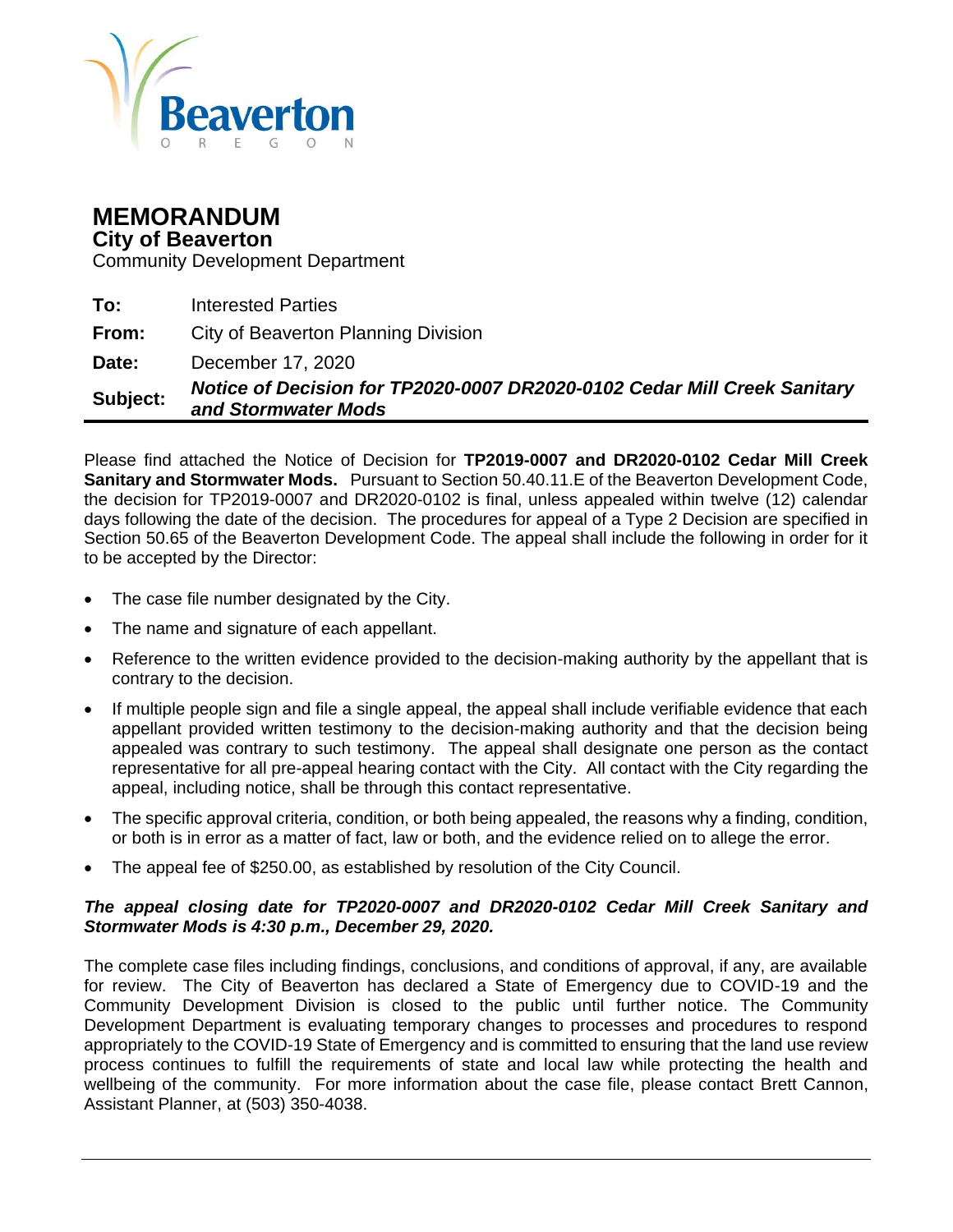

# **NOTICE OF DECISION**

- DATE: December 17, 2020
- TO: Interested Parties
- FROM: Brett Cannon, Assistant Planner
- PROPOSAL: **Cedar Mill Creek Sanitary and Stormwater Mods TP2020-0007 DR2020-0102**
- LOCATION: The project site is located Washington County Assessor's Tax Map and Lots 1S108BA-100, -200, -300, 1S1080000504, -290, -2500, 1S108BB00900, 1S108AB00-100, -200.
- SUMMARY: The applicant, Clean Water Services, request Tree Plan Two and Design Review Two approval to remove and impact up to 285 trees within a Significant Natural Resource Area (SNRA) for the construction of an approximately 4,900-foot sewer trunk and appurtenances. The removal and impacts of the trees will be less than fifty percent of the SNRA. The project scope includes habitat enhancement to the Cedar Mill Creek including replanting of all removed trees, revegetation of native species and excavation of side channels, replacement of existing boardwalks, and other associated improvements. The Tree Plan Two and Design Review Two approvals are required for work within a SNRA and modification in excess of fifteen percent of landscaping on a site.
- APPLICANT: Clean Water Services Attention: Jadene Torrent Stensland, PE 2550 SW Hillsboro Highway Hillsboro, OR 97123
- PROPERTY OWNER: Reser's Fine Foods 15570 SW Jenkins Road Beaverton, OR 97003

Tualitin Hills Park and Recreation District 15655 SW Millikan Way Beaverton, OR 97003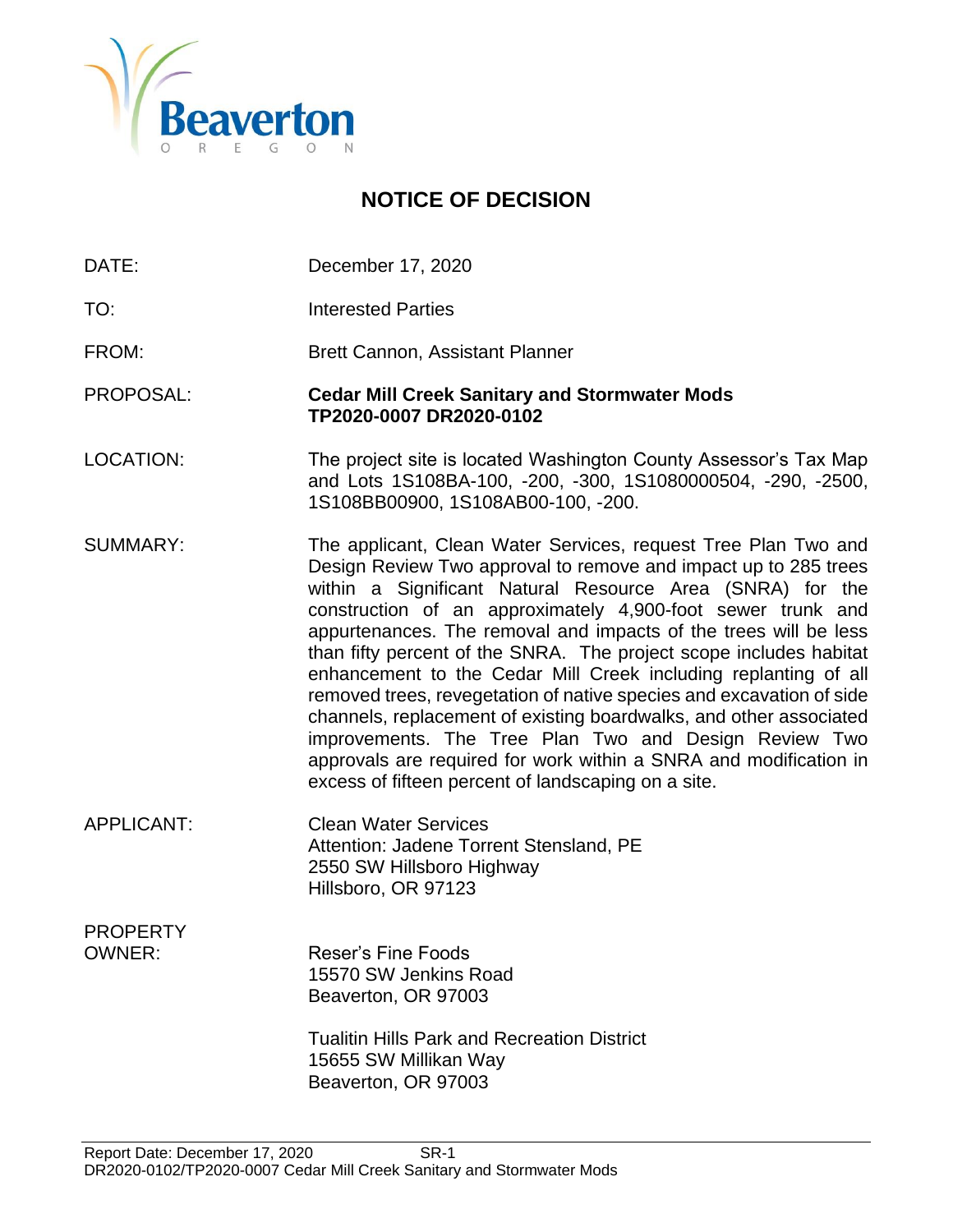Bonneville Power Administration PO Box 3621 Portland, OR 97208

Tri-County Metropolitan (Tri-Met) 375 SW 185th Avenue Beaverton, OR 97003

Portland General Electric 121 SW Salmon Street Portland, OR 97204

 RECOMMENDATION: **APPROVAL of TP2020-0007 and DR2020-0102 Cedar Mill Creek Sanitary and Stormwater Mods, subject to the conditions herein.**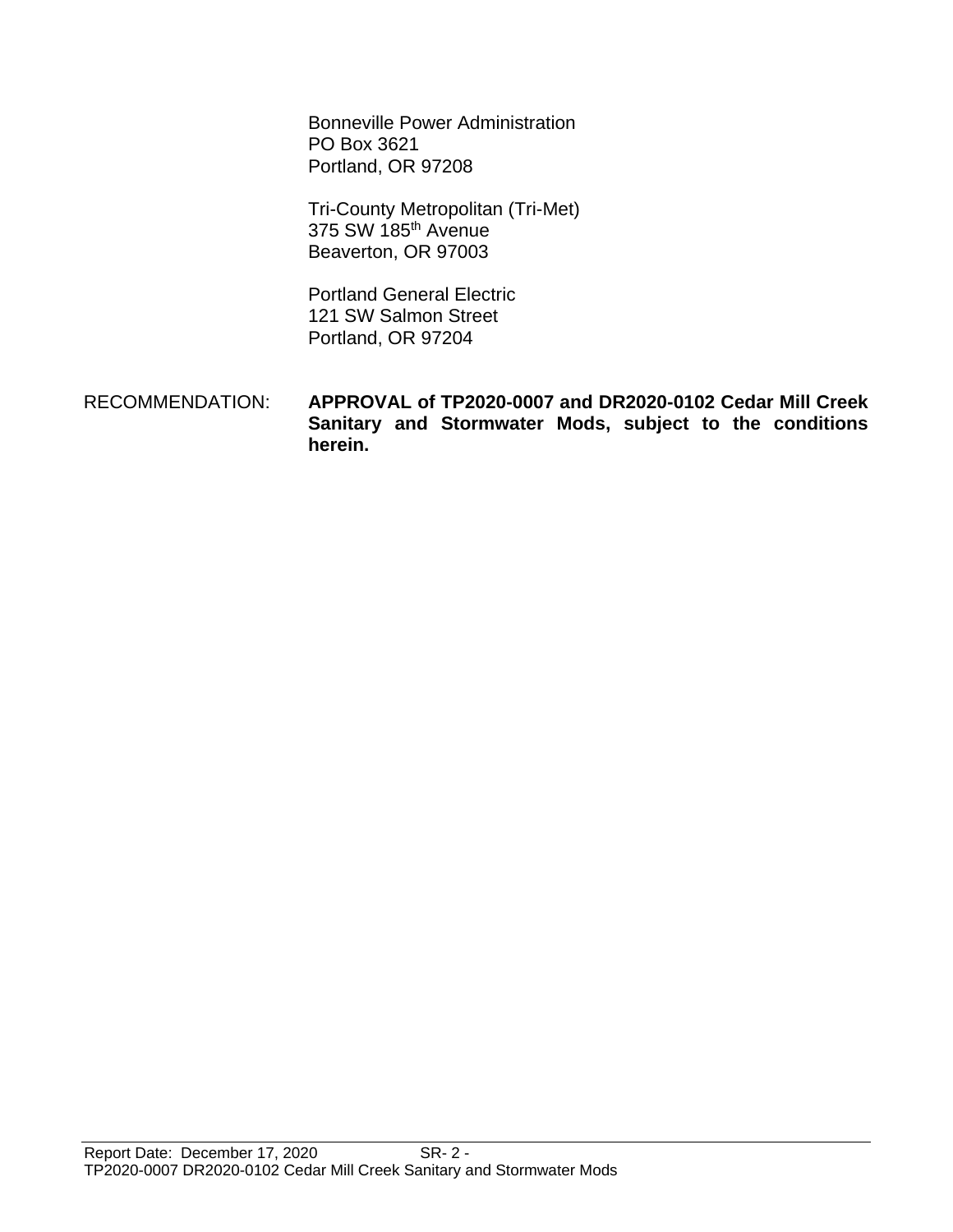# **ZONING/VICINITY/AERIAL MAP**

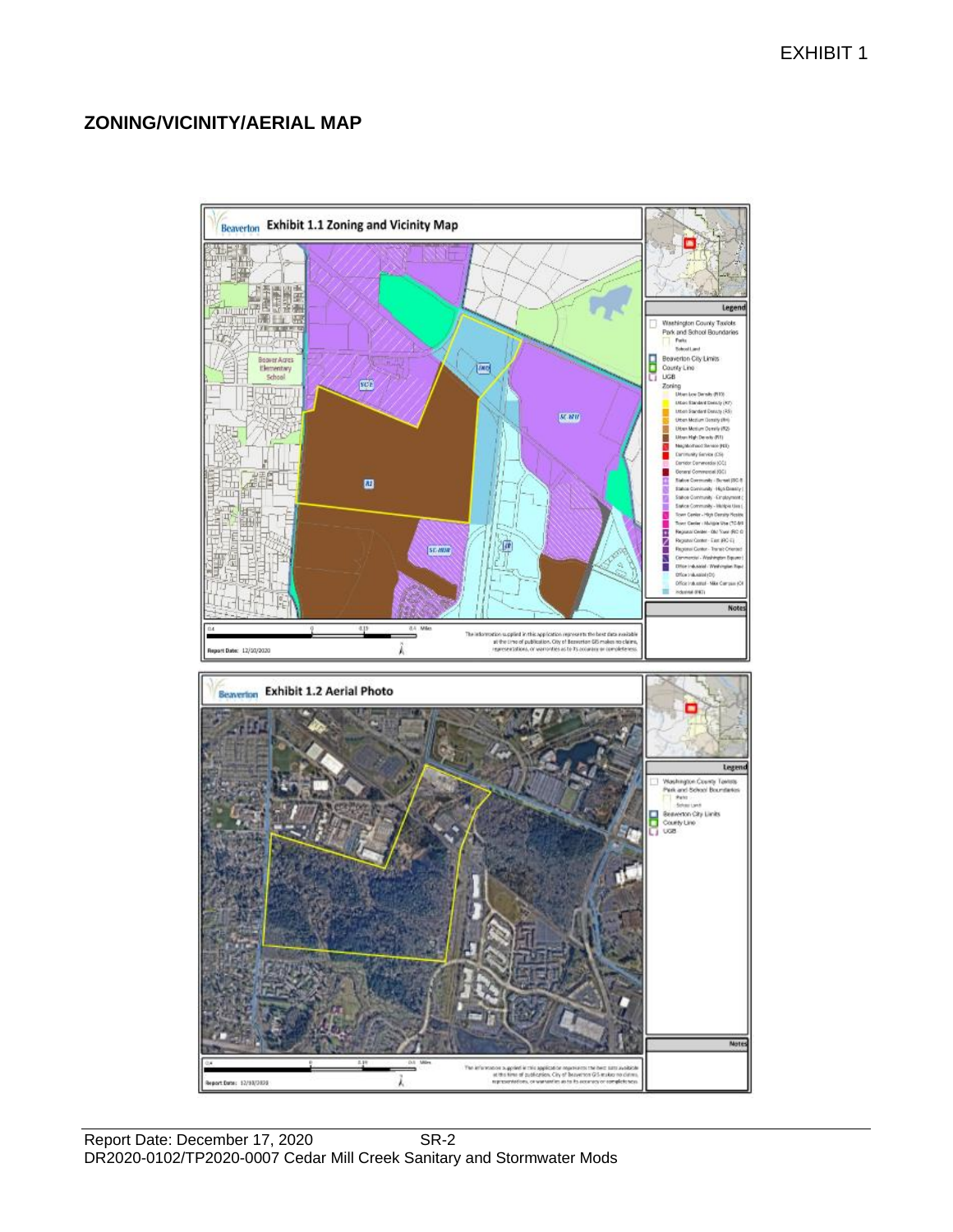# **BACKGROUND FACTS**

# **Key Application Dates**

| <b>Application</b> | <b>Submittal Date</b> | <b>Application</b><br><b>Deemed</b><br><b>Complete</b> | Day 120 | Day 365*         |
|--------------------|-----------------------|--------------------------------------------------------|---------|------------------|
| TP2020-0007        | August 31, 2020       | November 4, 2020 March 4, 2021                         |         | November 4, 2021 |
| DR2020-0102        | August 26, 2020       | November 4, 2020 March 4, 2021                         |         | November 4, 2021 |

 \* Pursuant to Section 50.25.9 of the Development Code this is the latest date, with a continuance, by which a final written decision on the proposal can be made.

#### **Existing Conditions Table**

| <b>Zoning</b>                                     | Residential Urban High Density (R-1) and Industrial (IND)                                                                                                                                                                                                                         |                                                                                                                     |  |
|---------------------------------------------------|-----------------------------------------------------------------------------------------------------------------------------------------------------------------------------------------------------------------------------------------------------------------------------------|---------------------------------------------------------------------------------------------------------------------|--|
| <b>Current</b><br><b>Development</b>              | Nature Park, Utility Transmission Line, Light Rail, Industrial                                                                                                                                                                                                                    |                                                                                                                     |  |
| <b>Site Size</b>                                  | The subject site is approximately 258 acres.                                                                                                                                                                                                                                      |                                                                                                                     |  |
| <b>NAC</b>                                        | <b>Five Oaks/Triple Creek</b>                                                                                                                                                                                                                                                     |                                                                                                                     |  |
| <b>Vicinity</b><br>Zoning and<br><b>Land Uses</b> | Zoning:<br>North:<br>Station Community-<br>Mixed Use (SC-MU),<br>Community-<br>Station<br>Employment (SC-E) and<br>Washington<br>County<br>Transit<br>Oriented:<br>Employment (TO:EMP)<br>South: R1<br>East: Office Industrial<br>West: Washington County: R5,<br>R9, R15 and R24 | Uses:<br>North: Commercial/Industrial<br>South: Nature Area/Park<br>East: Office<br>West: Single-Family Residential |  |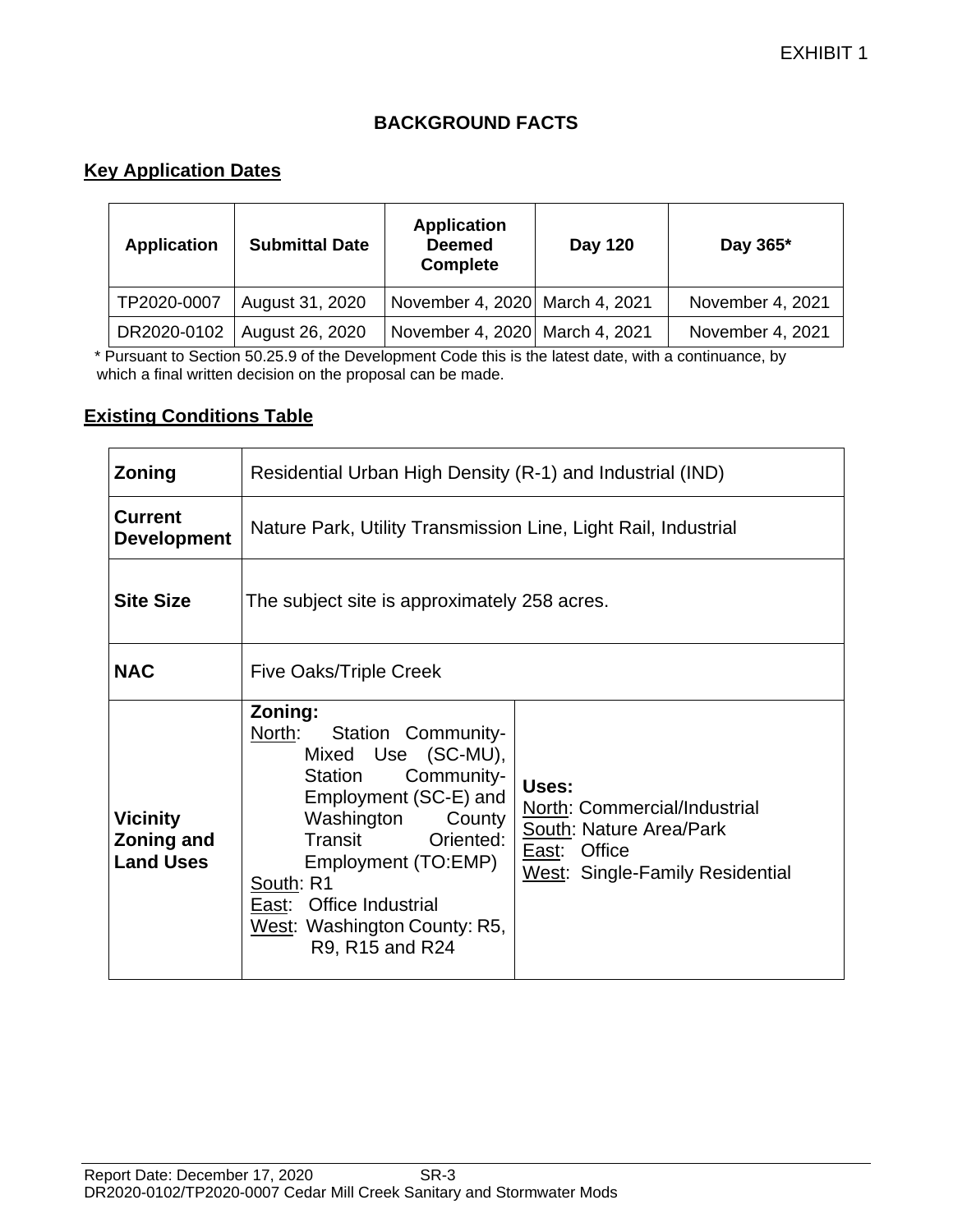# **Previous Land Use Approvals**

Previous approvals at the site include BDR95133 which approved trail and boardwalk designs at the THPRD Nature Park and DR2001-0042 which approved a sewer trunk upgrade at a different location on THPRD Nature Park.

# **TABLE OF CONTENTS**

| <b>SECTION / EXHIBIT</b>                                        | <b>PAGE</b>                      |
|-----------------------------------------------------------------|----------------------------------|
| <b>Notice of Decision</b>                                       | SR1-SR2                          |
| <b>Background Facts</b>                                         | SR3-SR4                          |
| <b>Attachment A: Facilities Review Approval Criteria</b>        | <b>FR1-FR10</b>                  |
| Attachment B: Design Review Two Approval Criteria               | DR <sub>1</sub> -DR <sub>5</sub> |
| <b>Attachment C: Tree Plan Two Approval Criteria</b>            | TP1-TP7                          |
| <b>Attachment D: Conditions of Approval</b>                     | COA1-COA5                        |
| <b>Exhibit 1.1 &amp; 1.2 : Zoning, Vicinity and Aerial Maps</b> | SR <sub>2</sub>                  |
| <b>Exhibit 2: Public Comments</b><br>2.1 Jeanette Schuster      | Attached                         |
| <b>Exhibit 3: Applicant Materials (On file at City Hall)</b>    |                                  |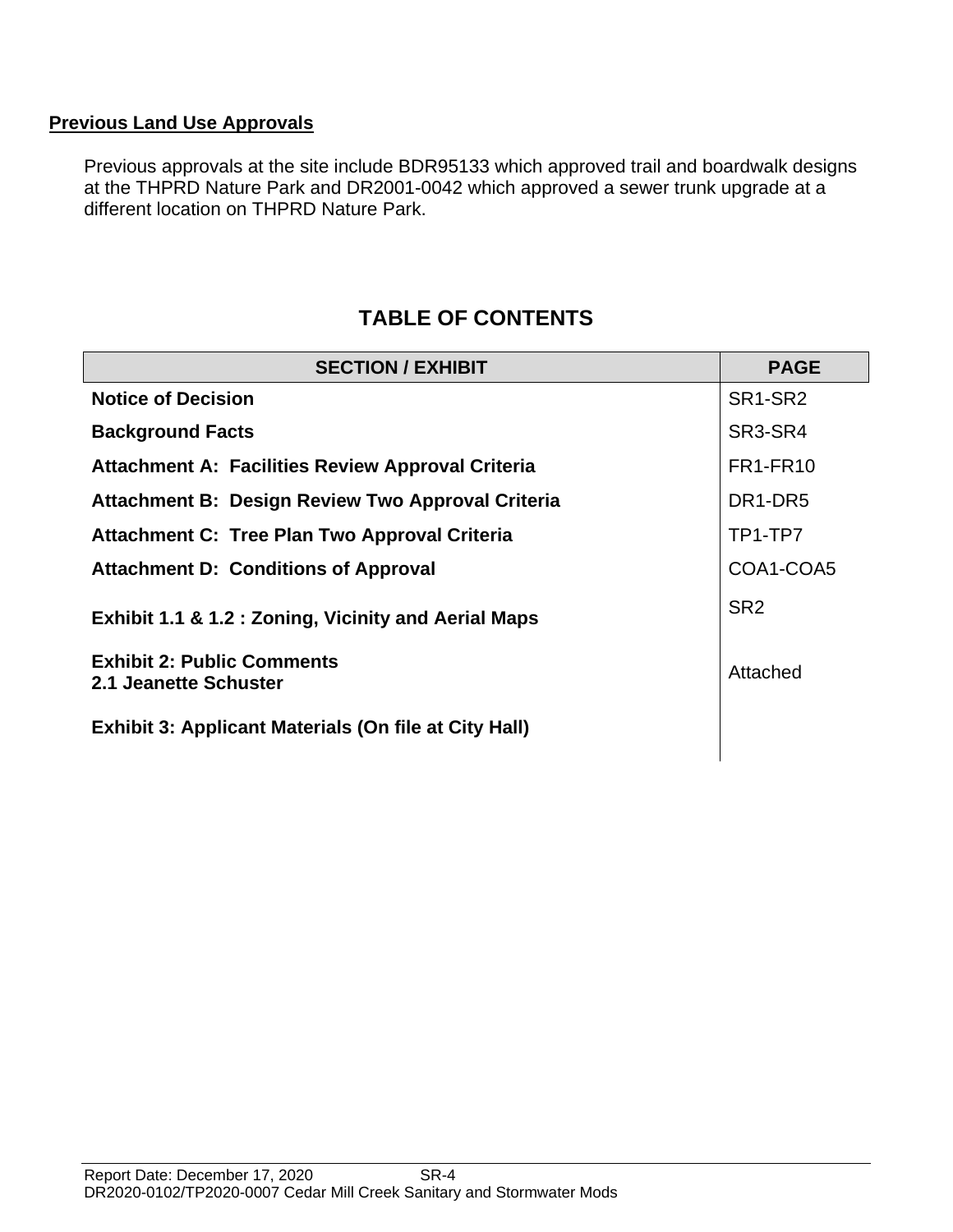# **FACILITIES REVIEW COMMITTEE TECHNICAL REVIEW AND RECOMMENDATIONS CEDAR MILL CREEK SANITARY AND STORMWATER MODS DR2020-00102 / TP2020-0007**

#### **Section 40.03 Facilities Review Committee:**

The Facilities Review Committee has conducted a technical review of the application, in accordance with the criteria contained in Section 40.03 of the Development Code. The Committee's findings and recommended conditions of approval are provided to the decision-making authority. As they will appear in the Staff Report, the Facilities Review Conditions may be re-numbered and placed in different order.

The decision-making authority will determine whether the application as presented meets the Facilities Review approval criteria for the subject application and may choose to adopt, not adopt, or modify the Committee's findings, below.

**The Facilities Review Committee Criteria for Approval will be reviewed for all criteria that are applicable to the submitted applications as identified below:**

- **All twelve (12) criteria are applicable to the Design Review application as submitted.**
- **Facilities Review criteria do not apply to the Tree Removal application.**

#### *A. All critical facilities and services related to the development have, or can be improved to have, adequate capacity to serve the proposal at the time of its completion.*

Chapter 90 of the Development Code defines "critical facilities" to be services that include public water, public sanitary sewer, storm water drainage and retention, transportation, and fire protection. The Committee finds that the proposal includes necessary on-site and off-site connections and improvements to public water and public sanitary sewer facilities.

#### *Public Water*

The subject site is a park and natural area. As the proposal is a sanitary sewer upgrade and habitat restoration project, no new water service is being proposed, and no additional demand is anticipated.

#### *Public Sanitary Sewer*

The proposed project is a sanitary sewer upgrade to approximately 4,900 feet of an existing Clean Water Services sanitary sewer trunk line. The existing 36-inch diameter concrete trunk will be nearing capacity-deficiency by 2025, as shown by master planning and hydraulic modeling efforts. The proposed sanitary sewer trunk will be 48 inches in diameter, constructed of fiberglass reinforced polymer (FRP) pipe, helping to significantly delay the need to improve the portion of the trunk line north of SW Jenkins Road in the near future.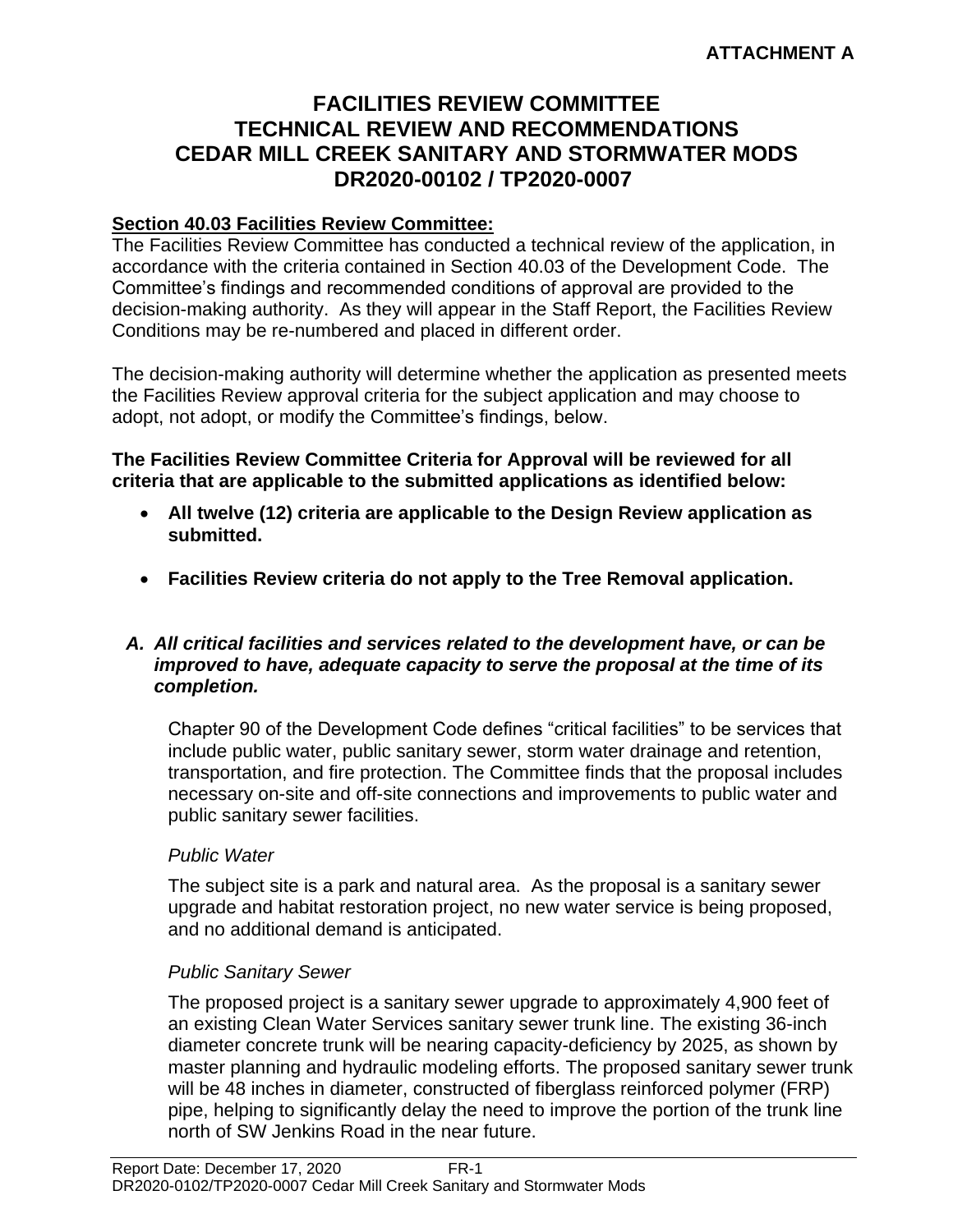#### *Stormwater*

Stormwater is provided by the City of Beaverton. The development proposes to replace an existing 36-inch concrete sanitary sewer trunk with a 48-inch FRP pipe. As part of the project significant habitat and stream channel improvements are proposed as well. The applicant states that the new sewer trunk and habitat enhancements will increase the capacity of the regional stormwater management system, supporting future development in the City of Beaverton and Washington County. Additionally, a Clean Water Services (CWS) Service Provider Letter has been provided by the applicant demonstrating compliance with regional stormwater management policies, subject to the conditions of approval in the letter.

#### *Transportation*

The proposed sanitary sewer trunk and stream enhancements includes maintenance of existing boardwalks in the nature park. No new trips are expected to be created by the applicant's proposal. Existing connections to the transportation network will remain.

#### *Fire Protection*

Fire protection will be provided to the site by Tualatin Valley Fire and Rescue Department (TVF&R). By meeting the conditions of approval, the proposal will meet TVF&R requirements which will be verified at the time of Site Development Permit issuance.

**Therefore, the Committee finds that the proposal meets the criterion.** 

*B. Essential facilities and services are available, or can be made available, with adequate capacity to serve the development prior to occupancy. In lieu of providing essential facilities and services, a specific plan may be approved if it adequately demonstrates that essential facilities, services, or both will be provided to serve the proposed development within five years of occupancy.*

Chapter 90 of the Development Code defines "essential facilities" to be services that include schools, transit improvements, police protection, and pedestrian and bicycle facilities in the public right-of-way. The applicant's plans and materials were forwarded to City Transportation staff and City Police Department.

The site is a Tualatin Hills Park and Recreation District (THPRD) facility that provides park services.

The City of Beaverton Police will continue serve the development site.

Tri-Met will continue to serve the development site. The site is most directly served by the 57-bus line on SW Tualatin Valley Highway and the Merlo Road/SW158th MAX Tri-Met Station.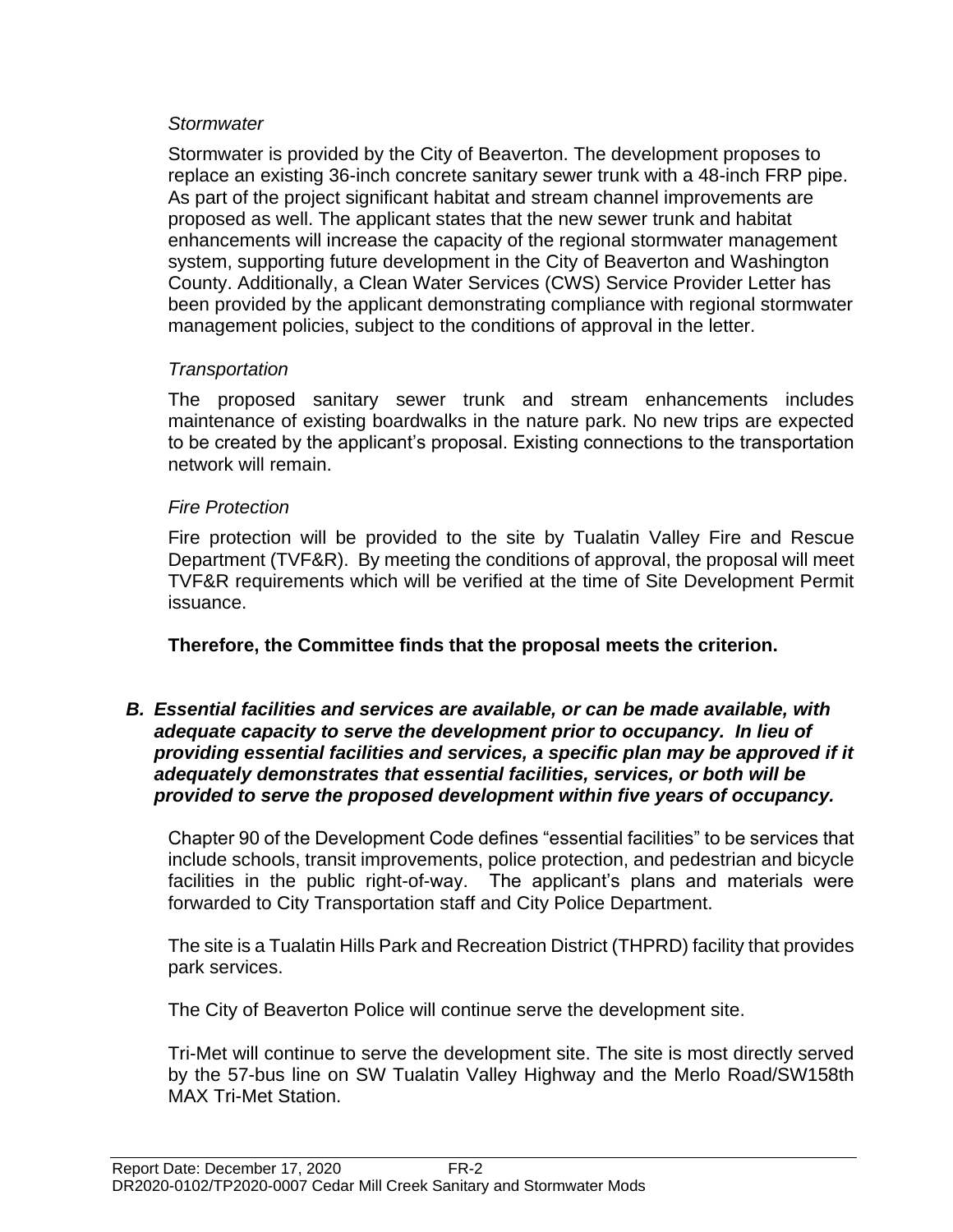Pedestrian access into the park will be remain at all existing locations, from SW Millikan Way and SW 170 Avenue.

**Therefore, the Committee finds that the proposal meets the criterion.** 

#### *C. The proposal is consistent with all applicable provisions of Chapter 20 (Land Uses) unless the applicable provisions are modified by means of one or more applications which shall be already approved or which shall be considered concurrently with the subject proposal.*

Staff cites the Code Conformance Analysis chart at the end of this report, which evaluates the project as it relates the applicable Code requirements of Chapter 20 for the Residential-Urban High Density District (R-1) and Industrial (IND) zones as applicable to the above-mentioned criteria. As demonstrated in the chart, the development proposal meets all applicable standards.

**Therefore, the Committee finds that by meeting the conditions of approval, the proposal meets the criterion.** 

#### *D. The proposed development is consistent with all applicable provisions of Chapter 60 (Special Regulations) and all improvements, dedications, or both, as required by the applicable provisions of Chapter 60 (Special Regulations), are provided or can be provided in rough proportion to the identified impact(s) of the proposal.*

Staff cites the Code Conformance Analysis chart at the end of this report, which evaluates the proposal as it relates the applicable Code requirements of Chapter 60, in response to the above-mentioned criteria.

*Section 60.55.25 Street and Bicycle and Pedestrian Connection Requirements* The development proposes to replace an existing 36-inch concrete sanitary sewer trunk with a 48-inch FRP pipe. As part of the project significant habitat and stream channel improvements the project will replace existing boardwalks in the area of the proposed trunk line improvement. The applicant's plans show that the development will remain accessible by foot and by bicycle from existing locations, from SW Millikan Way and SW 170 Avenue, as required.

# *60.60 Trees and Vegetation Requirements*

The applicant's plans show 285 Significant Grove Trees to be removed to accommodate the installation of the sanitary sewer trunk. The project is subject to a Tree Plan Two application, as it qualifies under Section 40.90.15.2.A.3: "Commercial, Residential, or Industrial zoning district: Removal of up to and including 75% of the total DBH of non-exempt surveyed tree(s) found on the project site within SNRAs, Significant Groves, or Sensitive Areas as defined by Clean Water Services.." The Facilities Review doesn't apply to Tree Plan Two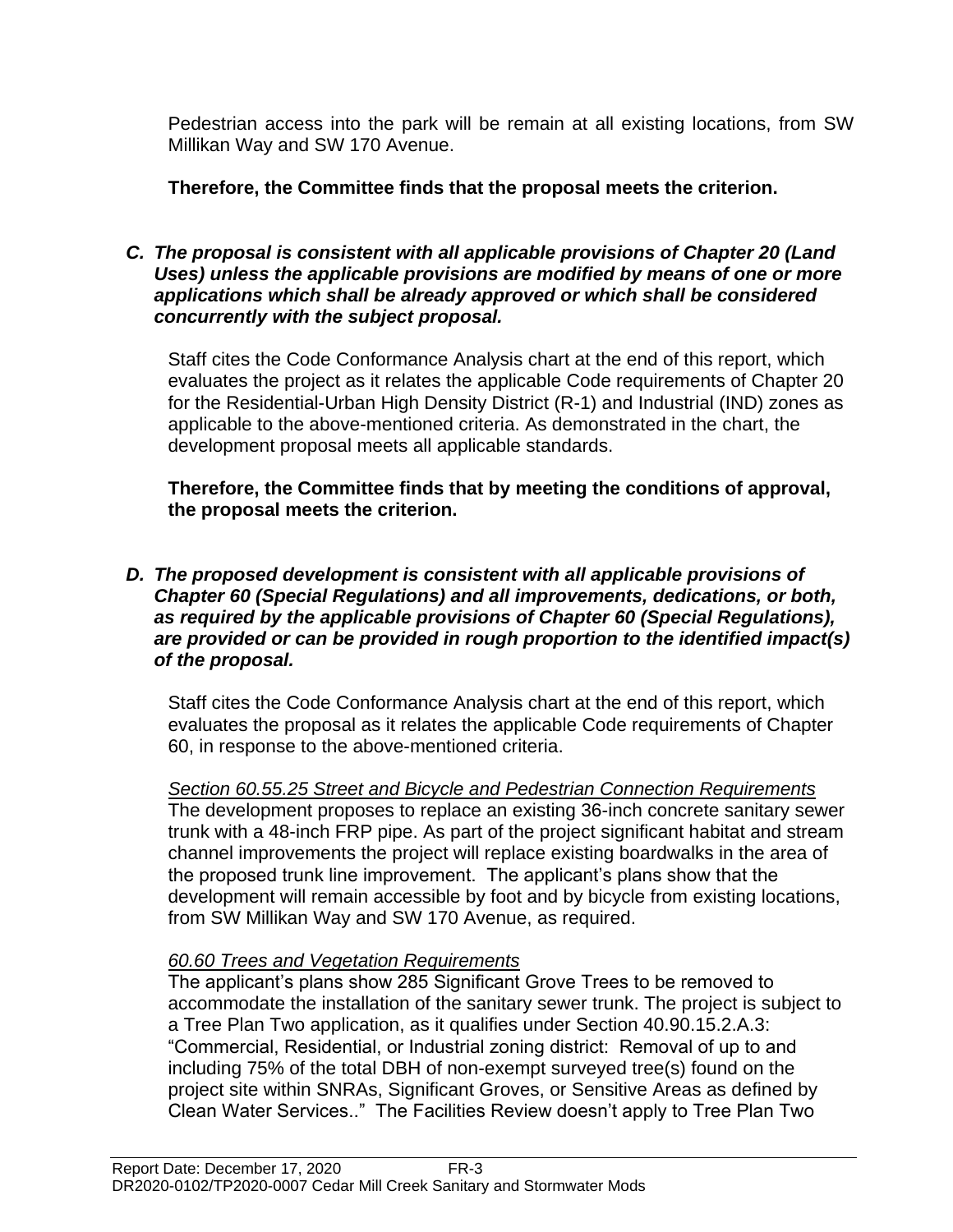application; however, the committee recommends standard conditions of approval for tree protection fencing during construction for any nearby tree not identified for removal.

## *60.67 Significant Natural Resources*

The applicant is proposing to remove trees and enhance a stream corridor in a Significant Natural Resource Area. The Facilities Review committee recommends a condition of approval requiring that the applicant obtain all necessary permits from state and federal agencies for work within a jurisdictional wetland. Additionally, as this project would affect the floodway, the Facilities Review committee recommends a condition of approval requiring the applicant submit to FEMA a Conditional Letter of Map Revision for the Cedar Mill Creek Floodplain adjustments.

**Therefore, the Committee finds that by meeting the conditions of approval, the proposal meets the criterion.** 

*E. Adequate means are provided or can be provided to ensure continued periodic maintenance and necessary normal replacement of the following private common facilities and areas, as applicable: drainage ditches, roads and other improved rights-of-way, structures, recreation facilities, landscaping, fill and excavation areas, screening and fencing, ground cover, garbage and recycling storage areas and other facilities not subject to maintenance by the City or other public agency.*

The applicant's narrative states that CWS will access the site using existing trails to provide maintenance within the sanitary sewer trunks easement. Tualatin Hills Parks and Recreation District (THPRD) will provide continued maintenance of the park's facilities, including trails and recreational facilities. Both CWS and THPRD will monitor the planted vegetation to ensure continued health of the stream enhancement areas. The proposal, as represented does not present any barriers, constraints, or design elements that would prevent or preclude required maintenance of the private infrastructure and facilities on site.

**Therefore, the Committee finds that the proposal meets the criterion.** 

#### *F. There are safe and efficient vehicular and pedestrian circulation patterns within the boundaries of the development.*

As noted above in response to criteria B and D, the vehicular and pedestrian circulation patterns within the boundaries of the site are safe and efficient for the operation of the proposed development. The development proposes to replace an existing 36-inch concrete sanitary sewer trunk with a 48-inch FRP pipe. As part of the project significant habitat and stream channel improvements the project will replace existing boardwalks in the area of the proposed trunk line improvement. The boardwalks are considered part of the transportation facility on the site. The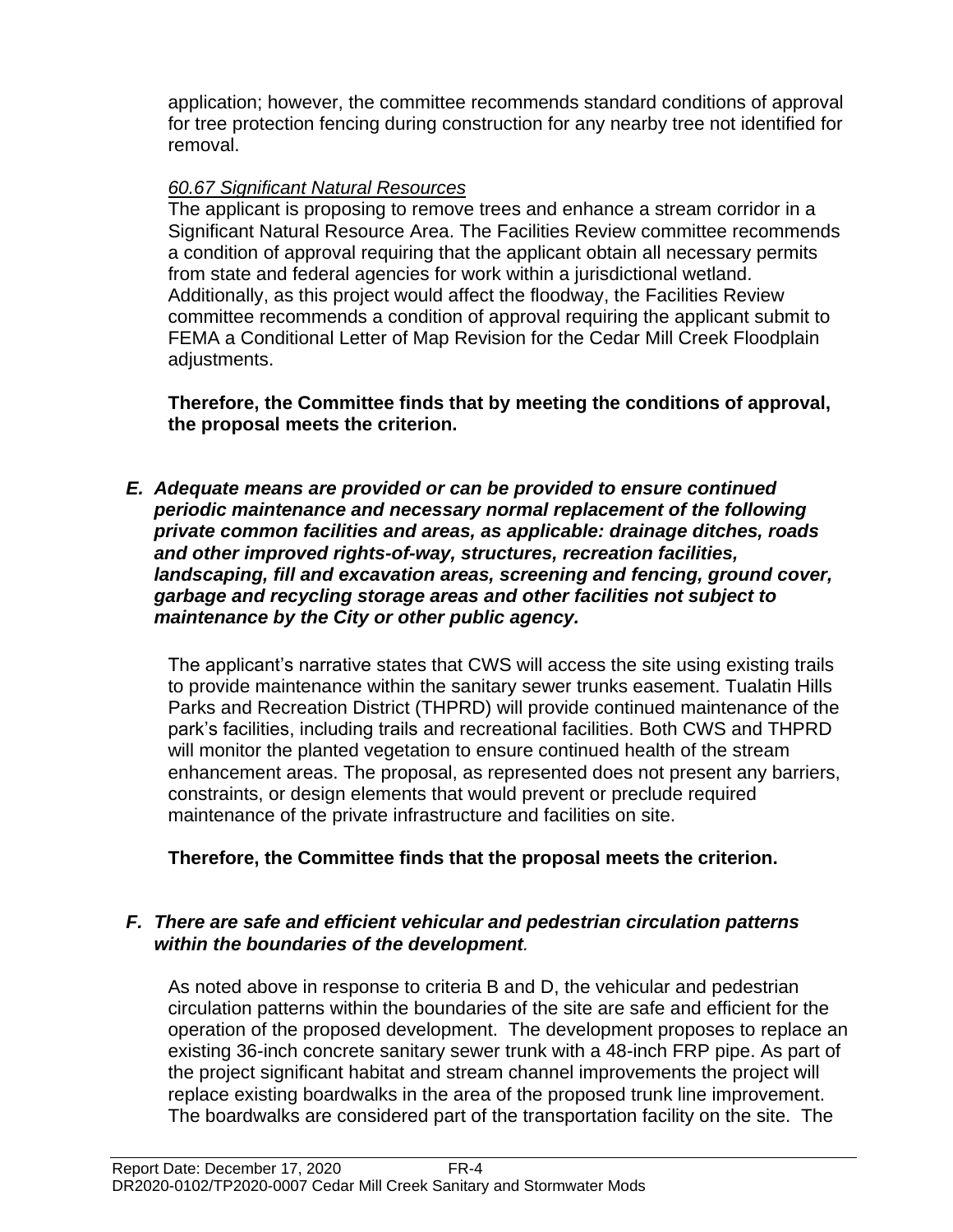proposal includes eight-foot and five-foot wide boardwalks that are below the City's Engineering Design Manual minimum standard of 10 feet. The proposal will need to show this minimum width requirement is met or submit for a design exception. The exception will need to provide the specific reasoning for this exception and show a minimum clearance width of the boardwalk of either five or eight feet depending on the width of the path to which it connects.

#### **Therefore, the Committee finds that by meeting the conditions of approval, the proposal meets the criterion.**

#### *G. The development's on-site vehicular and pedestrian circulation systems connect to the surrounding circulation systems in a safe, efficient, and direct manner.*

As noted above in response to criteria B and D, the vehicular and pedestrian circulation patterns within the boundaries of the site are safe and efficient for the operation of the proposed development. Additionally, the applicant states the site is not open to vehicular traffic other that infrequent maintenance vehicle trips along existing trails. Proposed maintenance access points at SW 170<sup>th</sup> Avenue, SW Merlo Road and SW 153rd Drive require coordination with Washington County and the City of Beaverton to ensure vehicular and pedestrian systems function properly during construction and maintenance periods. The Facilities Review committee recommends a condition of approval requiring the applicant submit and obtain all required permits from Washington County when working on roadways under their jurisdiction.

**Therefore, the Committee finds that by meeting the conditions of approval, the proposal meets the criterion.** 

#### *H. Structures and public facilities serving the development site are designed in accordance with adopted City codes and standards and provide adequate fire protection, including, but not limited to, fire flow.*

Proposed structures are limited to replacing boardwalks crossing the wetlands areas and Cedar Mill Creek along numerous trails within the nature park and the installation of the proposed sanitary sewer trunk line. The existing boardwalks were approved by BDR95133 at a width of 8-feet in some areas and five feet at others. The proposed boardwalks are designed with decking materials to increase the traction pedestrian users, meet or exceed the approved width of 8-feet, and minimize the impact on the wetlands with minimal alterations to the existing paths. The boardwalks are considered part of the transportation facility on the site, which are below the City's Engineering Design Manual minimum standard of 10 feet. The proposal will need to show this minimum width requirement is met or submit for a design exception. The exception will need to provide the specific reasoning for this exception and show a minimum clearance width of the boardwalk of either five or eight feet depending on the width of the path to which it connects.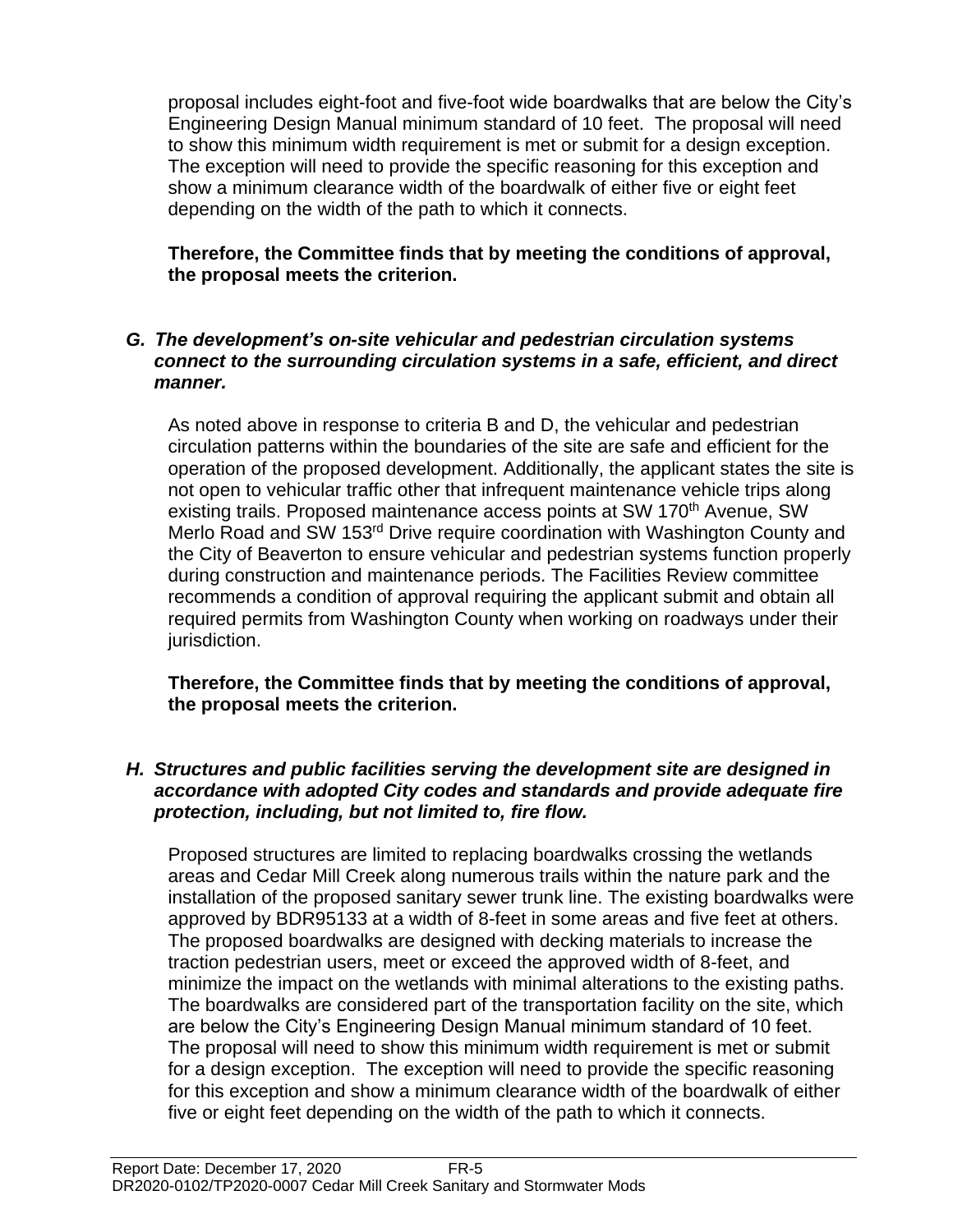The proposed sanitary sewer trunk is designed in accordance with CWS and City of Beaverton Engineering Design Manual Standards.

The Committee concludes that, subject to meeting the conditions of approval the site can be designed in accordance with City codes and standards and provide adequate fire protection.

**Therefore, the Committee finds that by meeting the conditions of approval, the proposal meets the criterion.** 

*I.* **Structures and public facilities serving the development site are designed in accordance with adopted City codes and standards and provide adequate protection from hazardous conditions due to inadequate, substandard or illdesigned development.**

The Committee finds that review of the construction documents at the building and site development permit stages will ensure protection from hazardous conditions due to inadequate, substandard or ill-designed development. The existing walkways and drive aisles have been designed to meet the applicable Engineering Design Standards.

**Therefore, the Committee finds that by meeting the conditions of approval, the proposal meets the criterion.** 

*J. Grading and contouring of the development site is designed to accommodate the proposed use and to mitigate adverse effect(s) on neighboring properties, public right-of-way, surface drainage, water storage facilities, and the public storm drainage system.*

The development proposes to replace an existing sewer trunk line, replace existing boardwalks and provide riparian enhancement to the Cedar Mill Creek stream channel through the project site. The applicant states that the new sewer trunk line has been designed with floodplain enhancements that attenuate flows. The stream enhancement measures will return the project site to existing contours and drainage patterns, with exception of the proposed side channels. The proposed enhancements to the stream channel will include removal of invasive vegetation, to be replaced woody debris and native vegetation. To ensure compliance with erosion control measure the committee proposes a condition of approval to provide a completed 1200-C Permit prior to issuance of the Site Development Permit.

#### **Therefore, the Committee finds that by meeting the conditions of approval, the proposal meets the criterion.**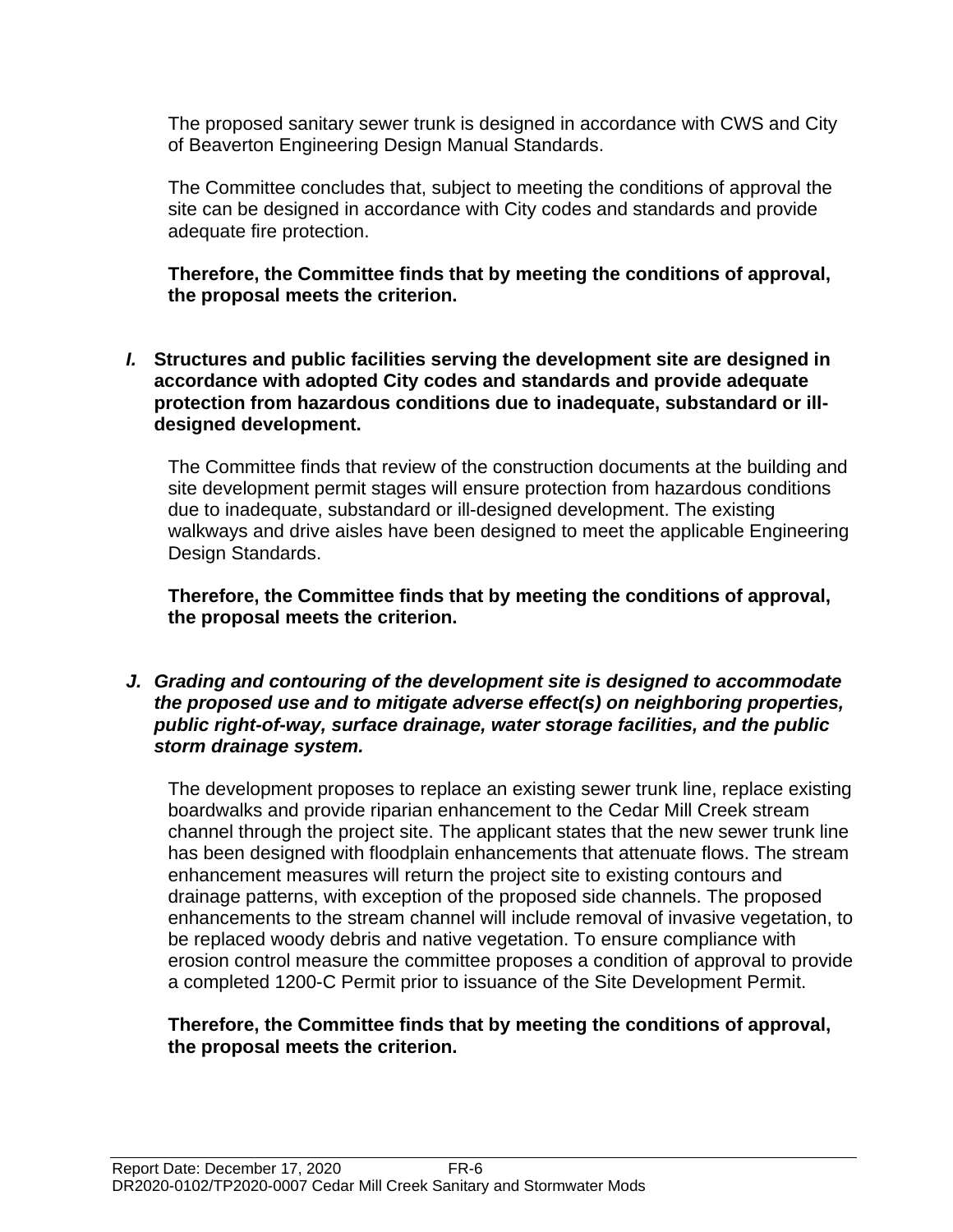#### *K. Access and facilities for physically handicapped people are incorporated into the development site and building design, with particular attention to providing continuous, uninterrupted access routes.*

The applicant will be required to meet all applicable accessibility standards of the International Building Code, Fire Code and other standards as required by the American Disabilities Act (ADA). Conformance with the technical design standards for Code accessibility requirements are to be shown on the approved construction plans associated with Site Development and Building Permit approvals. The Committee finds that as proposed, the sidewalks and proposed boardwalks internal to the development appear to meet applicable accessibility requirements and through the site development and building permitting reviews will be thoroughly evaluated. Therefore, the Committee finds that by meeting the conditions of approval, the site will be in conformance with ADA requirements, and would thereby be in conformance with Development Code Section 60.55.25.10 and the criterion will be met.

**Therefore, the Committee finds that by meeting the conditions of approval, the proposal meets the criterion for approval.**

#### *L. The proposal contains all applicable application submittal requirements as specified in Section 50.25.1 of the Development Code.*

The applicant submitted the applications on August 25, 2020. The application was deemed complete on November 4, 2020. In the review of the materials during the application review, the Committee finds that all applicable application submittal requirements, identified in Section 50.25.1 are contained within this proposal.

**Therefore, the Committee finds the proposal meets the criterion for approval.**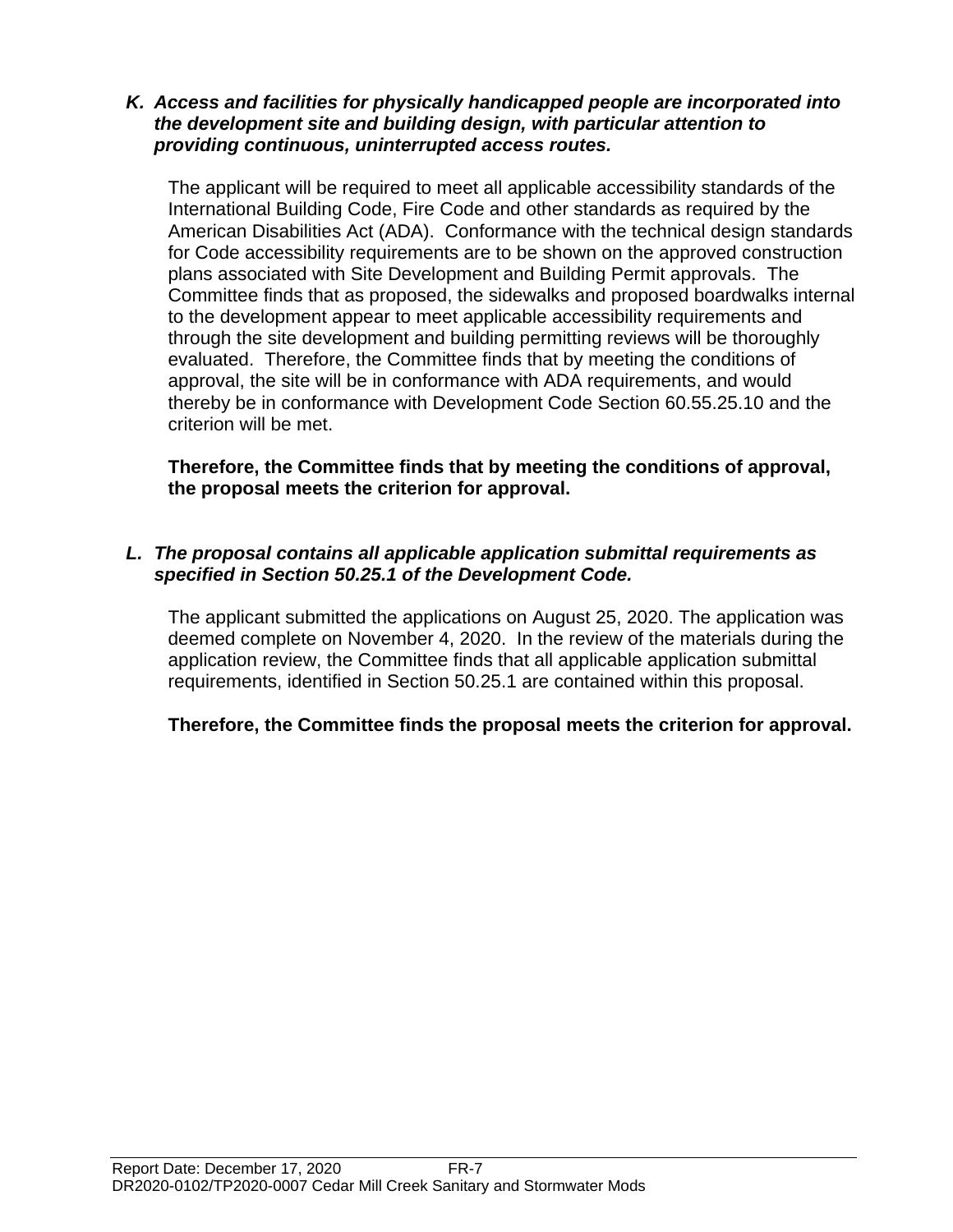# **Code Conformance Analysis Chapter 20 Use and Site Development Requirements R1 High Density Residential (R1) and Industrial (IND) Zoning District**

| <b>CODE</b><br><b>STANDARD</b>    | <b>CODE</b><br><b>REQUIREMENT</b>                                            | <b>PROJECT</b><br><b>PROPOSAL</b>                                                                                                                                                                                                                                                                                                                                                                                                                                                                                                                                                                                                                              | <b>MEETS</b><br>CODE? |
|-----------------------------------|------------------------------------------------------------------------------|----------------------------------------------------------------------------------------------------------------------------------------------------------------------------------------------------------------------------------------------------------------------------------------------------------------------------------------------------------------------------------------------------------------------------------------------------------------------------------------------------------------------------------------------------------------------------------------------------------------------------------------------------------------|-----------------------|
|                                   |                                                                              | Development Code Section 20.05.20. Land Uses - R1                                                                                                                                                                                                                                                                                                                                                                                                                                                                                                                                                                                                              |                       |
| Use, Permitted                    | <b>Public Sewer and</b><br><b>Water and Utility</b><br>Transmission<br>Lines | The applicant proposes to replace a<br>sanitary sewer trunk line that includes<br>the following: removal of 285 trees,<br>stream enhancement activities and<br>replacement of existing boardwalks in<br>the THPRD Nature Park.                                                                                                                                                                                                                                                                                                                                                                                                                                 | <b>YES</b>            |
|                                   |                                                                              | Development Code Section 20.05.15. Site Development Standards - R1                                                                                                                                                                                                                                                                                                                                                                                                                                                                                                                                                                                             |                       |
| Land Area<br>Minimum              | 1,000 Square<br>Feet                                                         | Approximately 253.68 acres                                                                                                                                                                                                                                                                                                                                                                                                                                                                                                                                                                                                                                     | <b>YES</b>            |
| <b>Lot Dimensions</b><br>Minimum  | None                                                                         | Width: Approx. 270 feet<br>Depth: Approx. 3,200 feet                                                                                                                                                                                                                                                                                                                                                                                                                                                                                                                                                                                                           | <b>YES</b>            |
| <b>Yard Setbacks</b><br>Minimum   | Front: 10 feet<br>Side: 0, 5, 10 feet<br>Rear: 15 feet                       | Front: N/A<br>Side: N/A<br>Rear: N/A                                                                                                                                                                                                                                                                                                                                                                                                                                                                                                                                                                                                                           | <b>YES</b>            |
| <b>Building Height</b><br>Maximum | 60'                                                                          | Bridge is approximately 3 feet above<br>finished grade.                                                                                                                                                                                                                                                                                                                                                                                                                                                                                                                                                                                                        | <b>YES</b>            |
|                                   |                                                                              | Development Code Section 20.05.20. Land Uses - Industrial                                                                                                                                                                                                                                                                                                                                                                                                                                                                                                                                                                                                      |                       |
| Use                               | <b>Public Building</b><br>and Uses                                           | Pursuant to section 60.50.25.8<br>Utilities: "The erection, construction,<br>alteration, or maintenance by public<br>utility or municipal or other<br>governmental agencies of any<br>electrical, gas, steam, potable and<br>non-potable water transmission or<br>distribution systems, collection,<br>communication, supply or disposal<br>system, including poles, towers,<br>wires, mains, drains, sewers, pipes,<br>conduits, cables, fire alarm boxes,<br>police call boxes, traffic signals,<br>hydrants and other similar equipment<br>and accessories in connection<br>therewith, but not including buildings,<br>shall be Permitted in any district." | <b>YES</b>            |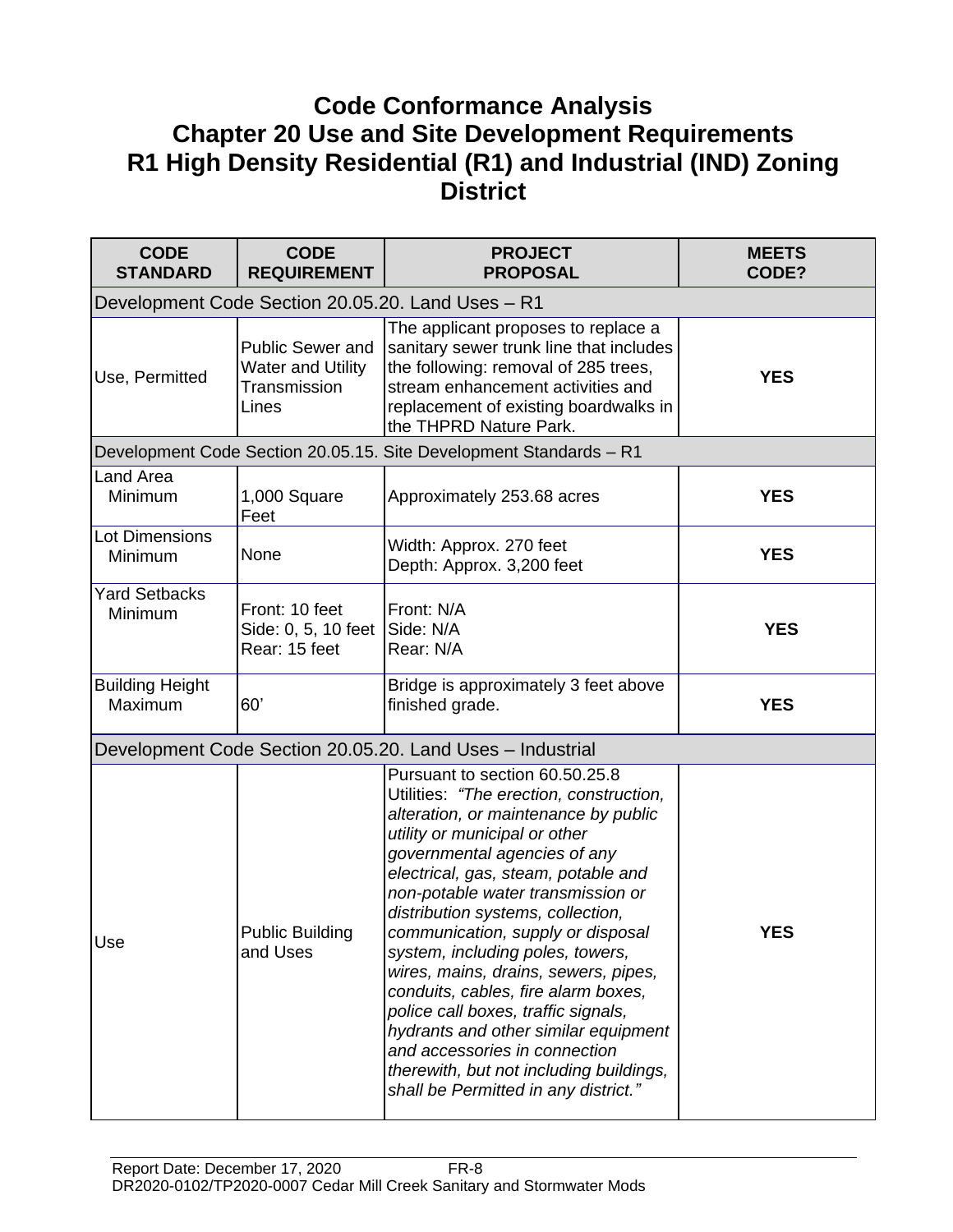| Development Code Section 20.05.15. Site Development Standards - Industrial |                                                                                                    |                                                         |            |
|----------------------------------------------------------------------------|----------------------------------------------------------------------------------------------------|---------------------------------------------------------|------------|
| lLand Area<br>Minimum                                                      | None                                                                                               | Approximately 253.68 acres                              | <b>YES</b> |
| l Lot Dimensions<br>Minimum                                                | None                                                                                               | Width: Approx. 270 feet<br>Depth: Approx. 3,200 feet    | <b>YES</b> |
| <b>Yard Setbacks</b><br>Minimum                                            | Front: 35 feet<br>Side: 10 feet<br>Rear: None<br>Any yard abutting<br>residential zone:<br>75 feet | Front: N/A<br>Side: N/A<br>Rear: N/A                    | <b>YES</b> |
| <b>Building Height</b><br>Maximum                                          | 45 feet                                                                                            | Bridge is approximately 3 feet above<br>finished grade. | <b>YES</b> |

# **Chapter 60 Special Requirements**

| <b>CODE</b><br><b>STANDARD</b>                                               | <b>CODE REQUIREMENT</b>                                                                        | PROJECT PROPOSAL                                                                                                                                                                                                                                                                                                                                | <b>MEETS</b><br>CODE?                                   |  |
|------------------------------------------------------------------------------|------------------------------------------------------------------------------------------------|-------------------------------------------------------------------------------------------------------------------------------------------------------------------------------------------------------------------------------------------------------------------------------------------------------------------------------------------------|---------------------------------------------------------|--|
| Development Code Section 60.05                                               |                                                                                                |                                                                                                                                                                                                                                                                                                                                                 |                                                         |  |
| <b>Design Review</b><br>Principles,<br>Standards, and<br><b>Guidelines</b>   | Requirements for new<br>development and redevelopment.                                         | Design Review standards will be reviewed<br>in the Design Review portion of the staff<br>report.                                                                                                                                                                                                                                                | <b>See</b><br><b>DR2020-</b><br>0102<br><b>Findings</b> |  |
| Development Code Section 60.07                                               |                                                                                                |                                                                                                                                                                                                                                                                                                                                                 |                                                         |  |
| Drive-Up window<br><i>facilities</i>                                         | Requirements for drive-up, drive-<br>through and drive-in facilities.                          | No drive-up window facilities are proposed.                                                                                                                                                                                                                                                                                                     | N/A                                                     |  |
| Development Code Section 60.10                                               |                                                                                                |                                                                                                                                                                                                                                                                                                                                                 |                                                         |  |
| Floodplain<br><b>Regulations</b>                                             | Requirements for properties<br>located in floodplain, floodway, or<br>floodway fringe.         | The site is located within a floodplain. The<br><b>Facilities Review Committee recommends</b><br>conditions of approval requiring a drainage<br>analysis identifying affected tributaries, a<br>zero-rise floodplain modification, and a<br><b>Conditional Letter of Map Revision</b><br>application for the creek floodplain<br>modifications. | YES w/<br><b>COA</b>                                    |  |
| Development Code Section 60.12                                               |                                                                                                |                                                                                                                                                                                                                                                                                                                                                 |                                                         |  |
| <b>Habitat Friendly</b><br>and Low Impact<br>Development<br><b>Practices</b> | Optional program offering various<br>Habitat Friendly or Low Impact<br>Development techniques. | credits available for use of specific No Habitat Friendly or Low Impact<br>Development Practices proposed.                                                                                                                                                                                                                                      | N/A                                                     |  |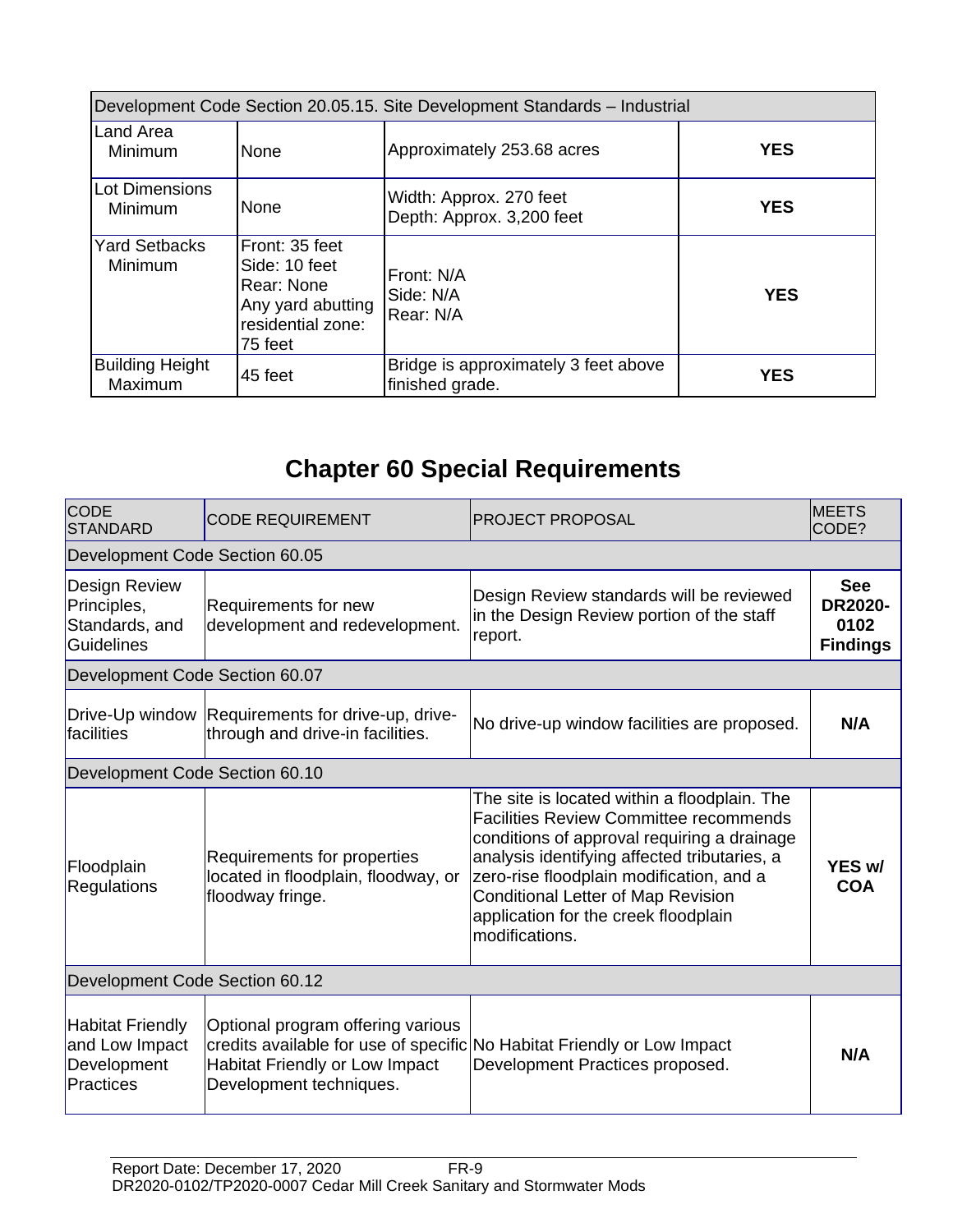|                                                         | Development Code Section 60.25 - Off Street Loading                                                                                                                                                      |                                                                                                                                                                                                                   |                                 |  |
|---------------------------------------------------------|----------------------------------------------------------------------------------------------------------------------------------------------------------------------------------------------------------|-------------------------------------------------------------------------------------------------------------------------------------------------------------------------------------------------------------------|---------------------------------|--|
| Loading Facilities                                      | No Loading Berths<br>Required                                                                                                                                                                            | The applicant proposes no loading berths<br>and none are required.                                                                                                                                                | N/A                             |  |
|                                                         | Development Code Section 60.30 - Off-Street Parking                                                                                                                                                      |                                                                                                                                                                                                                   |                                 |  |
| Off-street motor<br>vehicle parking<br>Parking Zone A&B | <b>Total Required: 0 Spaces</b>                                                                                                                                                                          | <b>Vehicle Parking</b><br>No new off-street vehicular parking is<br>required. The existing parking spaces at<br>the nature park welcome center will not be                                                        |                                 |  |
| Required Bicycle Parking Short Term Total: 0            | Spaces                                                                                                                                                                                                   | impacted by the proposed development.<br><b>Bicycle Parking</b>                                                                                                                                                   | <b>YES</b>                      |  |
|                                                         | Long Term Total: 0<br>Spaces                                                                                                                                                                             | No new bike parking is required. The<br>existing short-term bicycle parking spaces<br>at the nature park welcome center will<br>remain.                                                                           |                                 |  |
| Compact Spaces                                          | Twenty percent of<br>required spaces may be<br>compact.                                                                                                                                                  | No compact spaces are proposed.                                                                                                                                                                                   | N/A                             |  |
| Development Code Section 60.55 - Transportation         |                                                                                                                                                                                                          |                                                                                                                                                                                                                   |                                 |  |
| <b>Transportation Facilities</b>                        | Regulations pertaining to<br>the construction or<br>reconstruction of<br>transportation facilities.                                                                                                      | <b>Refer to Facilities Review</b><br>Committee findings herein.                                                                                                                                                   | <b>Yes - with</b><br><b>COA</b> |  |
| Development Code Section 60.60                          |                                                                                                                                                                                                          |                                                                                                                                                                                                                   |                                 |  |
| <b>Trees &amp; Vegetation</b>                           | Regulations pertaining to<br>the removal and<br>preservation of trees.                                                                                                                                   | 285 trees are proposed for removal. The<br>committee recommends a condition of<br>approval requiring protection of trees that<br>are potentially impacted by site<br>improvements but not identified for removal. | Yes - with<br><b>COA</b>        |  |
| Development Code Section 60.65                          |                                                                                                                                                                                                          |                                                                                                                                                                                                                   |                                 |  |
| <b>Utility Undergrounding</b>                           | All existing overhead<br>utilities and any new utility<br>service lines within the<br>project and along any<br>existing frontage, except<br>high voltage lines (>57kV)<br>must be placed<br>underground. | To ensure the proposal meets requirements<br>of this section, staff recommends a<br>condition requiring undergrounding of any<br>utilities affected by the trunk line<br>replacement.                             | Yes - with<br><b>COA</b>        |  |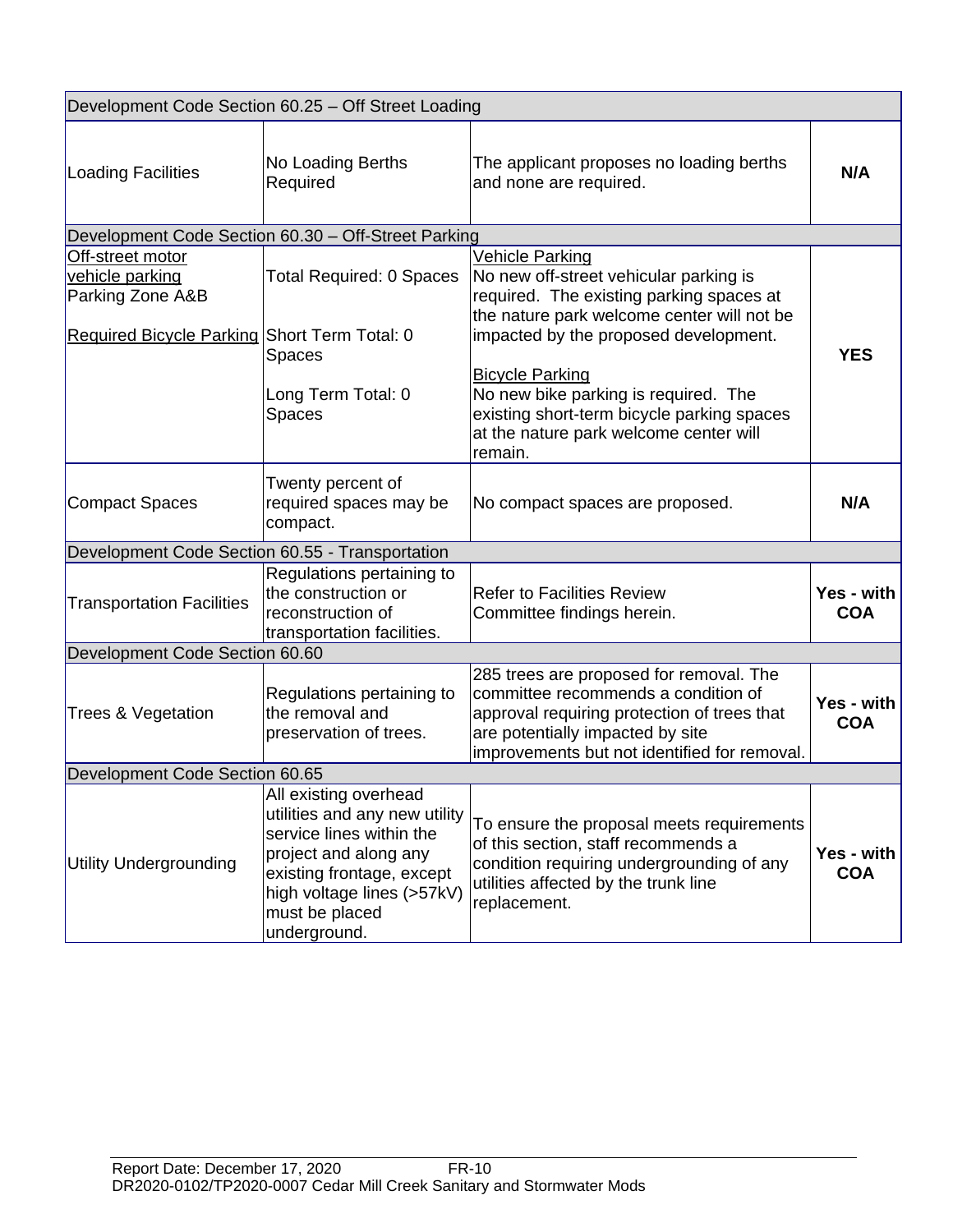#### **DR2020-0102 CEDAR MILL CREEK SANITARY AND STORMWATER MODS ANALYSIS AND FINDINGS FOR DESIGN REVIEW TWO**

#### **Section 40.03.1 Facilities Review Approval Criteria:**

*The applicant for development must establish that the application complies with all relevant standards in conformance with Section 50.25.1.B and all the following criteria have been met:* 

#### **Facilities Review Approval Criteria Section 40.03.1.A-L**

Staff has reviewed the applicable Facilities Review criteria in Attachment A to this report. Staff cites the findings presented in Attachment A in response to the Facilities Review approval criteria. As identified in Attachment A, above, the proposal meets Criteria A-L, and therefore meets the criterion for approval.

#### **Therefore, the Committee finds that the proposal meets the criteria.**

#### **Section 40.20.05. Design Review Applications; Purpose**

*The purpose of Design Review is to promote Beaverton's commitment to the community's appearance, quality pedestrian environment, and aesthetic quality. It is intended that monotonous, drab, unsightly, dreary and inharmonious development will be discouraged. Design Review is also intended to conserve the City's natural amenities and visual character by ensuring that proposals are properly related to their sites and to their surroundings by encouraging compatible and complementary development.*

## **Section 40.20.15.2.C Approval Criteria**

*In order to approve a Design Review Two application, the decision-making authority shall make findings of fact based on evidence provided by the applicant demonstrating that all the following criteria are satisfied:*

#### *1. The proposal satisfies the threshold requirements for a Design Review Two application.*

#### FINDING:

The applicant proposes to install a new sewer trunk line spanning approximately 4,900 square feet. The project scope includes the removal of 285 trees from SNRA1, SNRA2, and G38. Furthermore, the applicant proposes to enhance the wetland habitat of the project site by removing invasive flora species and re-introducing species endemic to the Cedar Mill Creek stream channel and proposes other associated site improvements. This request meets threshold number six for a Type Two Design Review identified in Beaverton Development Code (BDC) section 40.20.15.2.A

*6. Any change in excess of 15 percent of the square footage of on-site landscaping or pedestrian circulation area with the exception for an increase in landscape art of up to 25 percent.*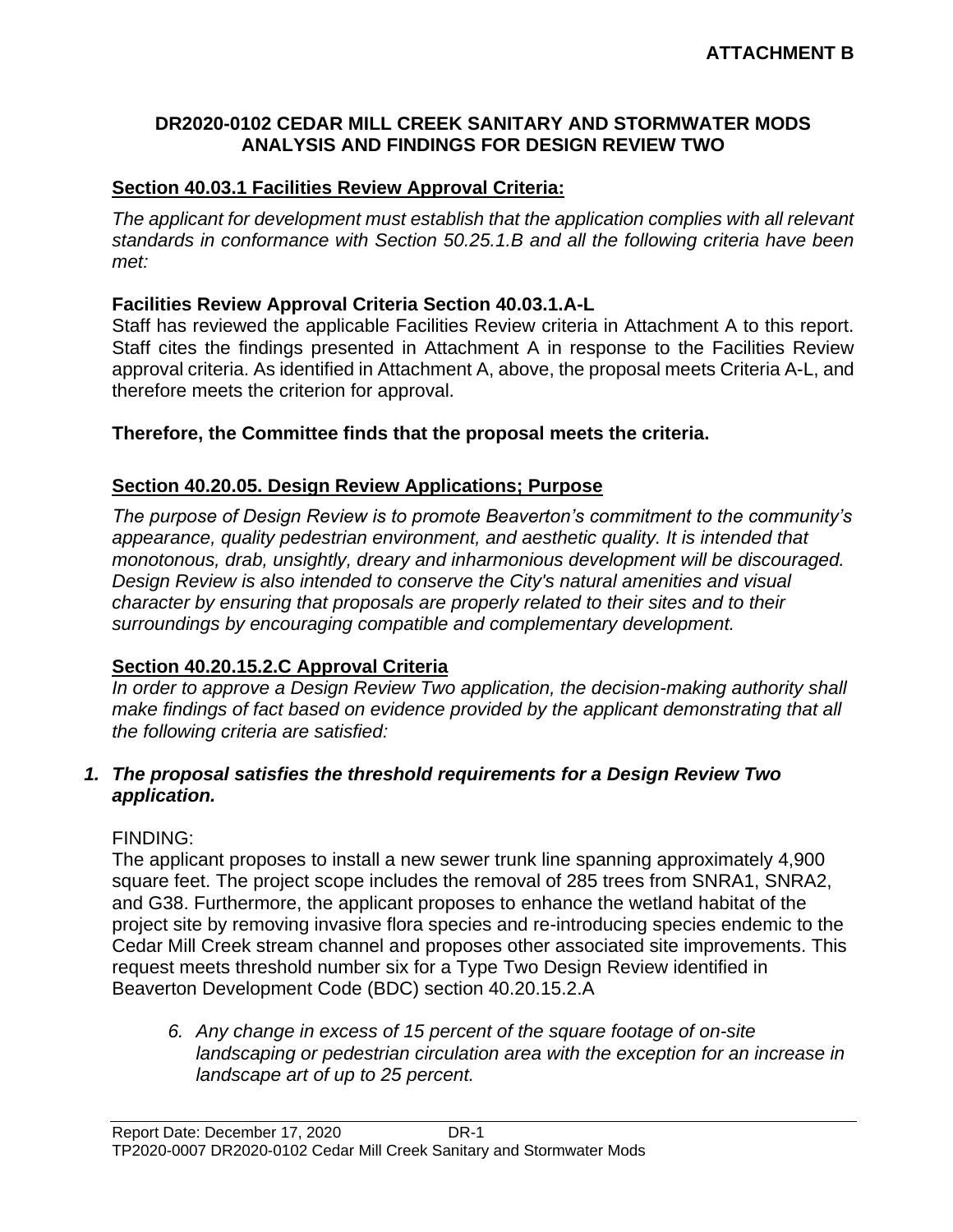**Therefore, staff finds that the proposal meets the criterion for approval.**

*2. All City application fees related to the application under consideration by the decision-making authority have been submitted.*

## FINDING:

The applicant paid the required associated fee for a Design Review Two application.

## **Therefore, staff finds that the proposal meets the criterion for approval.**

#### *3. The proposal contains all applicable application submittal requirements as specified in Section 50.25.1 of the Development Code.*

## FINDING:

The application was submitted the on August 26, 2020 and deemed complete on November 4, 2020. In the review of the materials during the application review, staff finds that all applicable application submittal requirements, identified in Section 50.25.1 are contained within this proposal.

## **Therefore, staff finds that the proposal meets the criterion for approval.**

## **4.** *The proposal is consistent with all applicable provisions of Sections 60.05.15 through 60.05.30 (Design Standards).*

## FINDING:

Staff cites the findings in the Design Review Standard Analysis chart at the end of this section which evaluate the project in response to applicable Code standards of Sections 60.05.15 through 60.05.30 (Design Standards). In part, the chart provides a summary response to design review standards determined to be applicable in the subject case. The applicant's plans and materials show compliance with these standards. Certain conditions of approval are proposed to ensure the plan is constructed consistent with these standards.

#### **Therefore, staff find by meeting the Conditions of Approval, the proposal meets the criterion for approval.**

**5.** *For additions to or modifications of existing development, the proposal is consistent with all applicable provisions of Sections 60.05.15 through 60.05.30 (Design Standards) or can demonstrate that the additions or modifications are moving towards compliance of specific Design Standards if any of the following conditions exist:*

## FINDING:

Staff cites the Design Review Standard Analysis chart which evaluates the proposal's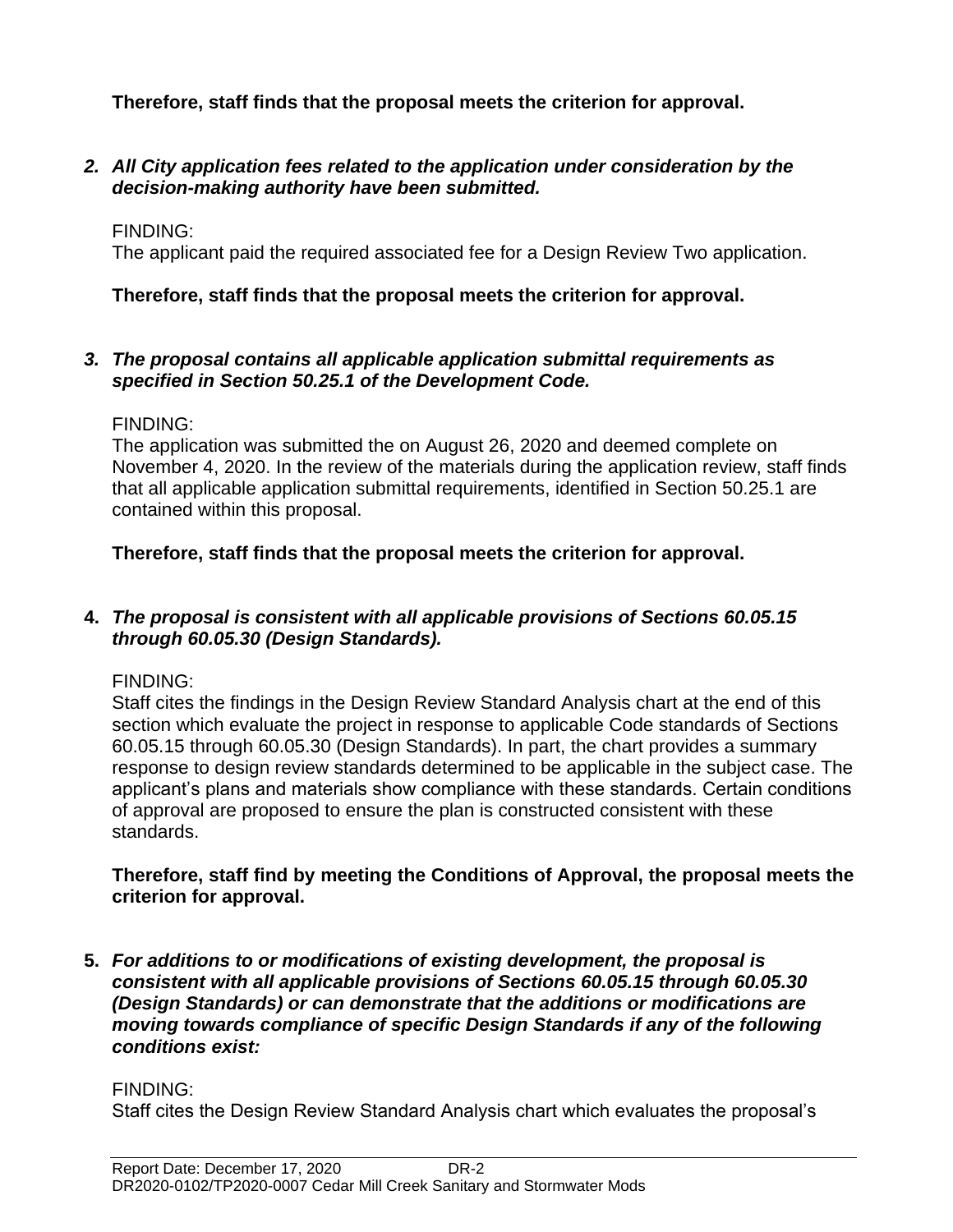compliance with Design Review Standards The applicant's plans and materials show compliance with these standards. Certain conditions of approval are proposed to ensure the plan is constructed consistent with these standards.

# **Therefore, staff finds the proposal meets the criterion for approval.**

#### *6. Applications and documents related to the request, which will require further City approval, shall be submitted to the City in the proper sequence.*

## FINDING:

The applicant has submitted this Design Review Type Two application for this project. No other applications are required of the applicant for this stage of City approvals.

## **Therefore, staff finds the proposal meets the criterion for approval.**

## **Recommendation**

Based on the facts and findings presented, staff recommend **APPROVAL** of **DR2020- 0102 (Cedar Mill Creek Sanitary and Stormwater Mods),** subject to the conditions below (Attachment D).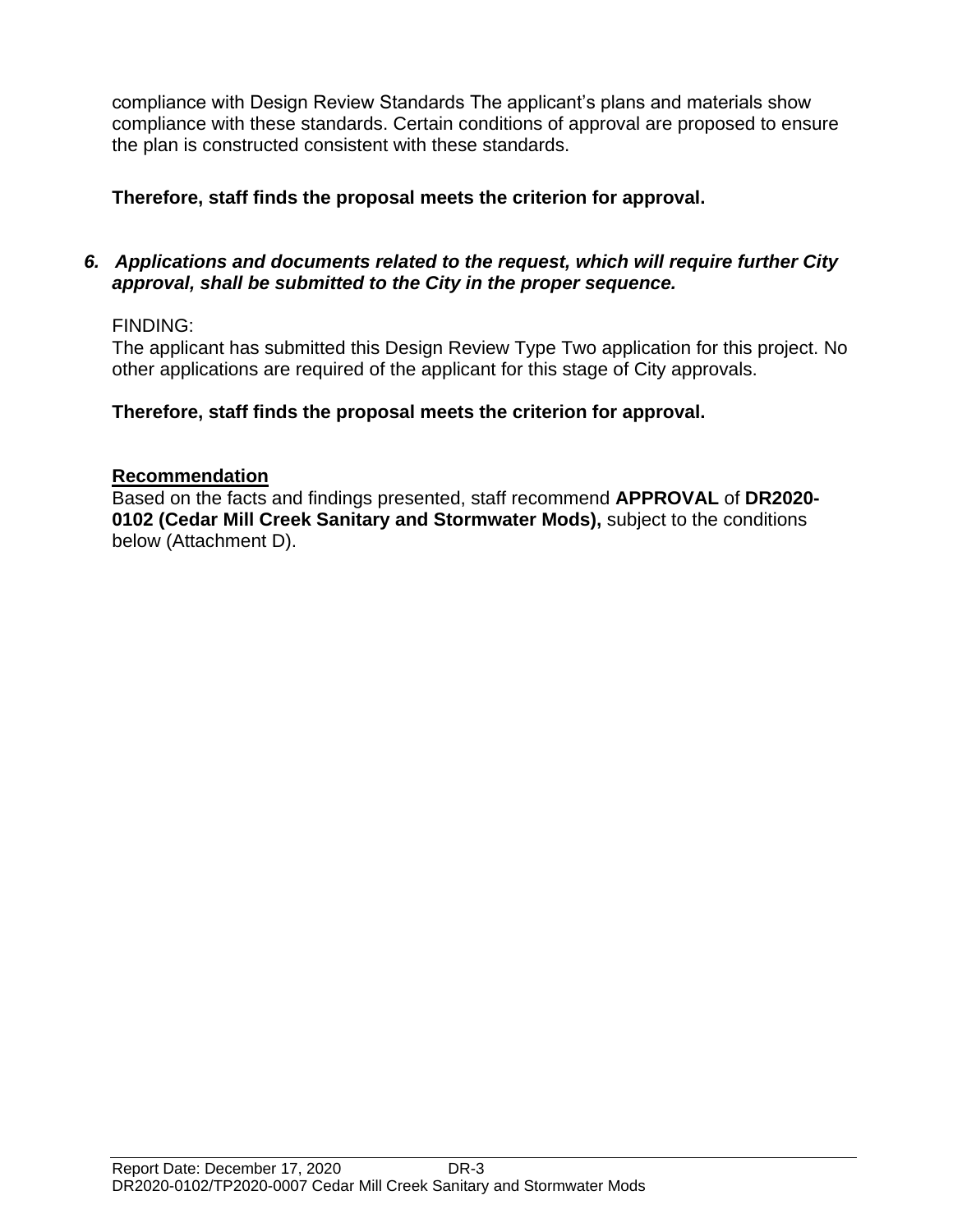## **Section 60.05.25 Landscape, Open Space, and Natural Areas Design Standards**

| <b>DESIGN STANDARD</b>                     | <b>PROJECT PROPOSAL</b>                                                                                                                                                                                                                                                                                                                 | <b>MEETS</b><br><b>STANDARD</b> |  |
|--------------------------------------------|-----------------------------------------------------------------------------------------------------------------------------------------------------------------------------------------------------------------------------------------------------------------------------------------------------------------------------------------|---------------------------------|--|
|                                            | <b>Minimum Landscaping</b>                                                                                                                                                                                                                                                                                                              |                                 |  |
| 60.05.25.5.A.1<br>Minimum landscape<br>15% | The applicant states the project site is a<br>nature park and commercial area. The<br>project doesn't propose to remove any<br>landscaping. All existing landscaping that<br>is modified or removed as part of the<br>installation of the sewer trunk line will be<br>replaced.                                                         | <b>YES</b>                      |  |
| 60.05.25.5.B<br>Planting<br>Requirements   | The applicant states the landscaping used<br>to meet buffering and screening<br>requirements and the proposed onsite<br>water filtration system will meet the 15%<br>landscape requirements. The proposed<br>landscaping as seen on sheet 11 of the<br>proposed plans indicate compliance with<br>planting requirements of 60.05.25.5.B | <b>YES</b>                      |  |

## **Section 60.67 Significant Natural Resources**

| <b>PROJECT PROPOSAL</b><br><b>DESIGN STANDARD</b> |                                                                                                                                                | <b>MEETS</b><br><b>STANDARD</b> |
|---------------------------------------------------|------------------------------------------------------------------------------------------------------------------------------------------------|---------------------------------|
|                                                   | <b>Significant Natural Resources</b>                                                                                                           |                                 |
| 60.67.05                                          | The applicant states the project site is<br>identified in the City of Beaverton<br>Comprehensive Plan as a Local Wetland.                      |                                 |
| <b>Local Wetland</b><br>Inventory                 | The applicant has provided documentation<br>of a joint permit with the Oregon<br>Department of State Lands and the Army<br>Corps of Engineers. | YES                             |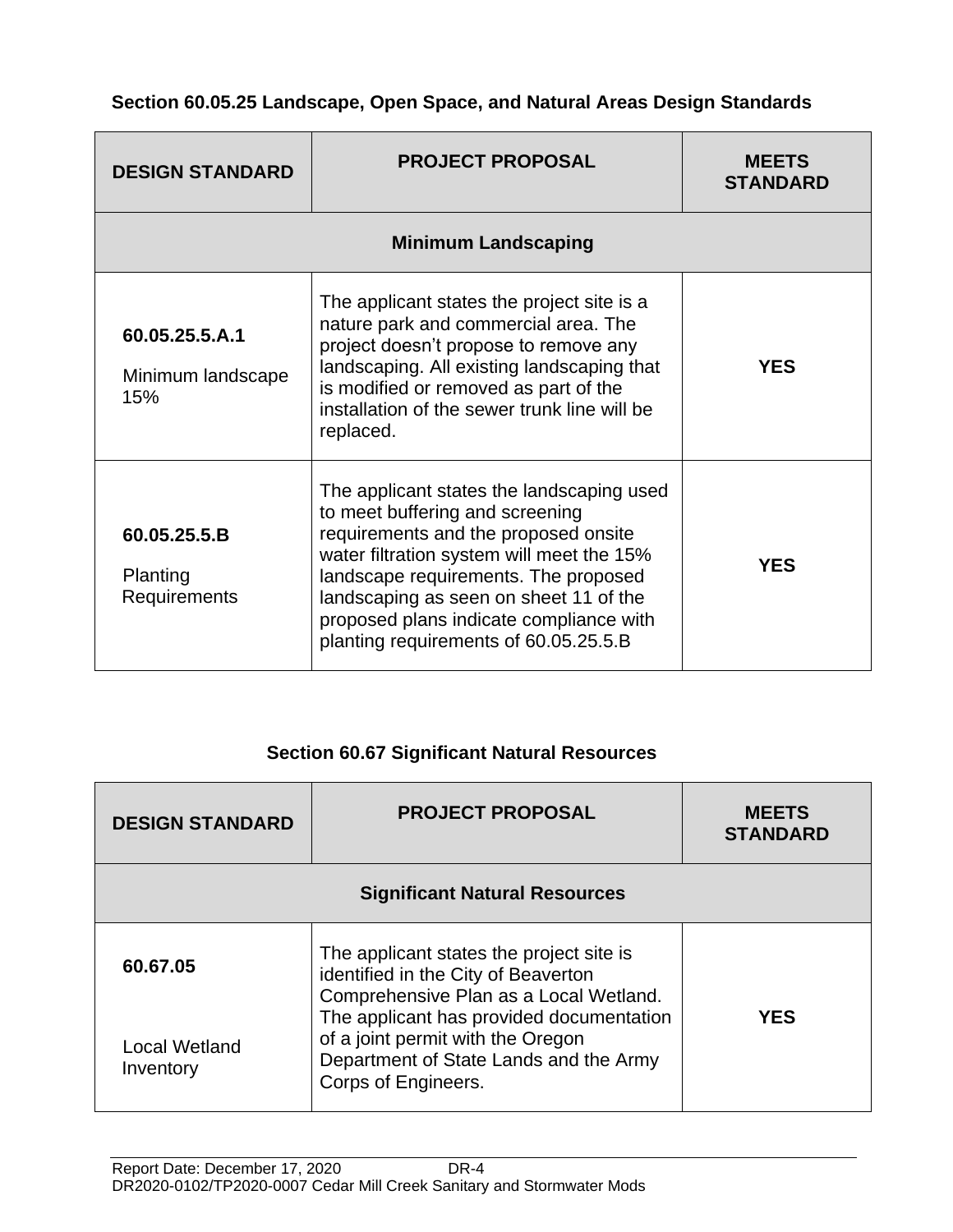| <b>DESIGN STANDARD</b>                        | <b>PROJECT PROPOSAL</b>                                                                                                                                                                                                                                                                                                                                        | <b>MEETS</b><br><b>STANDARD</b> |
|-----------------------------------------------|----------------------------------------------------------------------------------------------------------------------------------------------------------------------------------------------------------------------------------------------------------------------------------------------------------------------------------------------------------------|---------------------------------|
| 60.67.10<br>Significant Riparian<br>Corridors | The applicant states the project site is<br>identified in the City of Beaverton's<br>Comprehensive Plan, Habitat Benefit<br>Areas Map. The project is to replace a<br>sewer trunk line, meeting the standards<br>identified in Chapter 50 of the Beaverton<br>Development Code. All required permits<br>and submittals have been provided by the<br>applicant. | Yes                             |

# **DECISION**

Based on the facts and findings presented, staff issues an **APPROVAL** of **DR2020-0102 Cedar Mill Creek Sanitary and Stormwater Mods,** subject to the applicable conditions identified in Attachment D.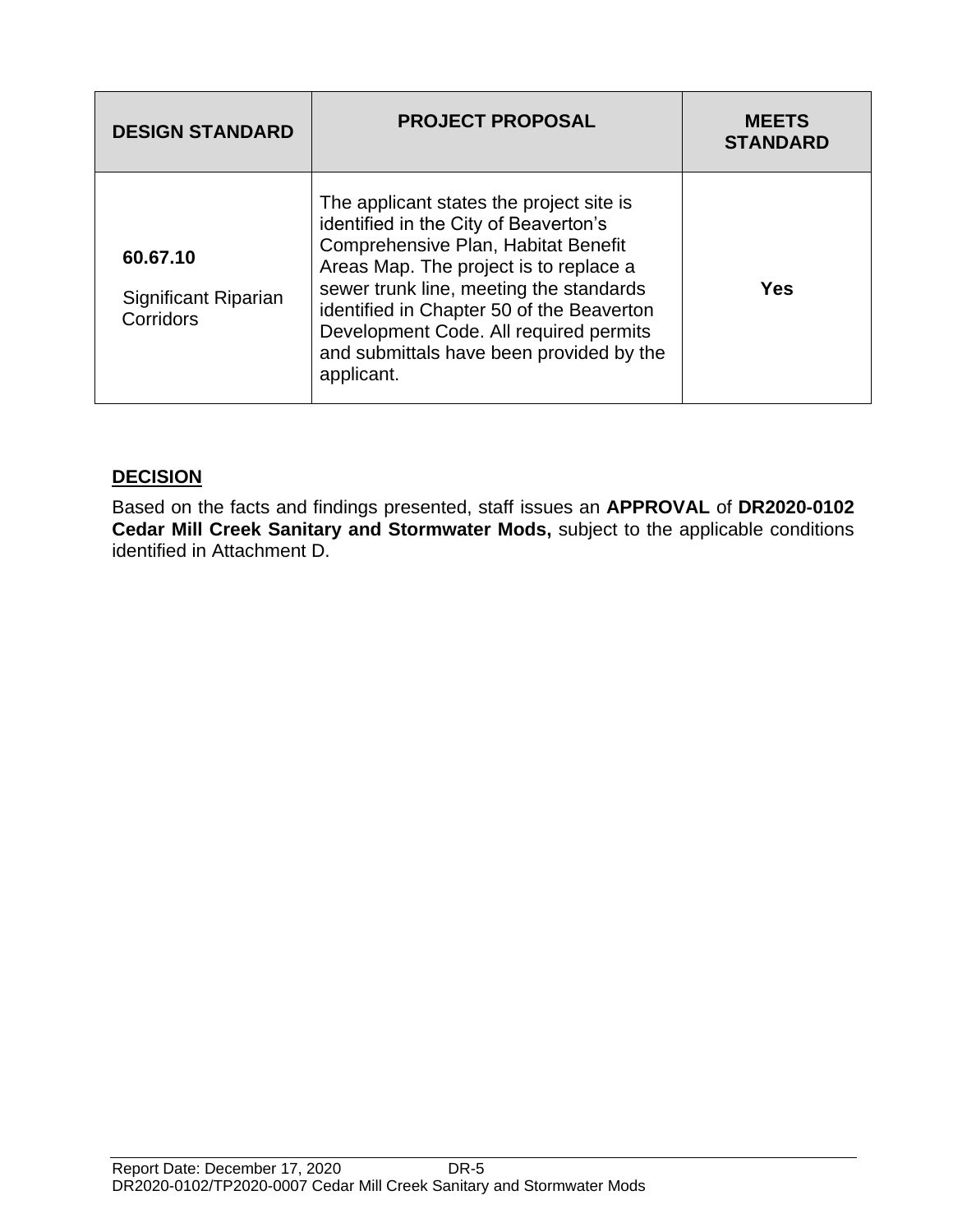#### **TP2020-0007 CEDAR MILL CREEK SANITARY AND STORMWATER MODS ANALYSIS AND FINDINGS FOR TREE PLAN TWO**

#### **Section 40.90.05 Tree Plan Applications; Purpose**

*Healthy trees and urban forests provide a variety of natural resource and community benefits for the City of Beaverton. Primary among those benefits is the aesthetic contribution to the increasingly urban landscape. Tree resource protection focuses on the aesthetic benefits of the resource. The purpose of a Tree Plan application is to provide a mechanism to regulate pruning, removal, replacement, and mitigation for removal of Protected Trees (Significant Individual Trees, Historic Trees, trees within Significant Groves and Significant Natural Resource Areas (SNRAs)), and Community Trees thus helping to preserve and enhance the sustainability of the City's urban forest. This Section is carried out by the approval criteria listed herein and implements the SNRA, Significant Grove, Significant Individual Tree, and Historic Tree designations as noted or mapped in Comprehensive Plan Volume III.*

#### **Section 40.90.15.2.C Approval Criteria**

*In order to approve a Tree Plan Two application, the decision making authority shall make findings of fact based on evidence provided by the applicant demonstrating that all the following criteria are satisfied:*

## **1. The proposal satisfies the threshold requirements for a Tree Plan Two application.**

#### FINDING:

The applicant's proposal includes the upgrading of approximately 4,900 feet of existing sewer trunk and stream and wetland enhancements in areas within the THPRD Nature Park. As part of the project the applicant proposes the removal of 285 significant trees within the THPRD Nature Park. The nature park is identified as Significant Natural Resource Area 1 (SNRA1) and Significant Grove-38 (G38) in the Beaverton Comprehensive Plan, Volume III: Statewide Planning Goal Resource Five Inventory. The applicant's proposal to remove trees within an SNRA and Significant Grove triggers Threshold 3 for a Tree Plan Two application which reads:

*Commercial, Residential, or Industrial zoning district: Removal of up to and including 75% of the total DBH of non-exempt surveyed tree(s) found on the project site within SNRAs, Significant Groves, or Sensitive Areas as defined by Clean Water Services.*

## **Therefore, staff find that the proposal meets the criterion for approval.**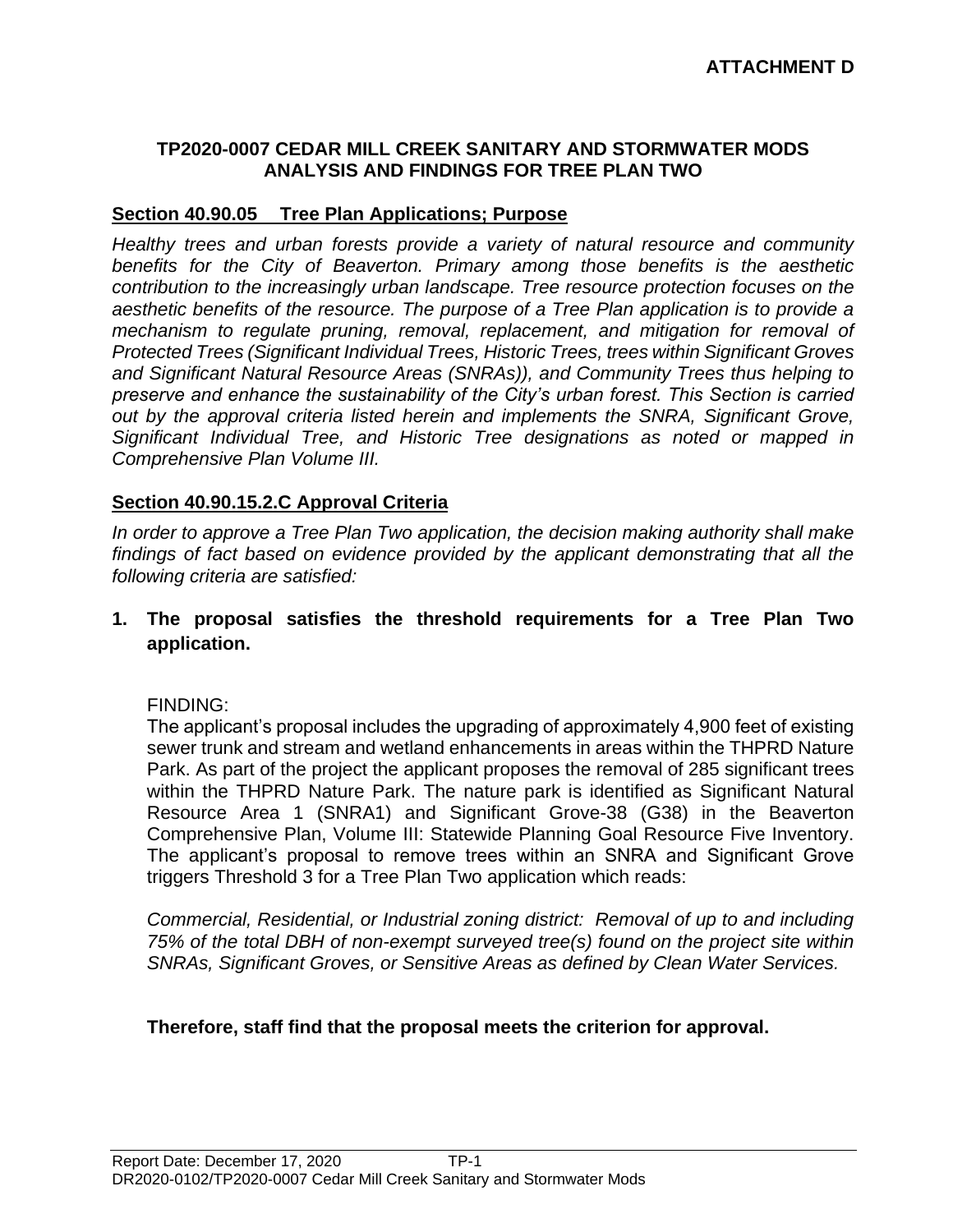#### **2. All City application fees related to the application under consideration by the decision making authority have been submitted.**

The applicant has paid the required application fee for a Tree Plan Two application.

**Therefore, staff find that the proposal meets the criterion for approval.**

**3. If applicable, removal of any tree is necessary to observe good forestry practices according to recognized American National Standards Institute (ANSI) A300-1995 standards and International Society of Arborists (ISA) standards on the subject.**

The applicant proposes tree removal for the purposes of a sewer trunk upgrade and wetland enhancement. The removal of the trees isn't necessary to observe good forestry standards and recognized by the ANSI and ISA, however, the applicant states a Clean Water Service (CWS) Arborist will oversee tree removal activities to ensure ANSI and ISA standards are satisfied during the removal phase.

**Therefore, staff find that the proposal meets the criterion for approval.**

# **4. If applicable, removal of any tree is necessary to accommodate physical development where no reasonable alternative exists.**

The applicant proposes to remove 285 trees in order to replace an existing sewer trunk line. The applicant states the criterion is not applicable to the proposal. Staff agrees that the criterion is not applicable and cites the findings for criterion number six.

**Therefore, staff find that the criterion for approval does not apply.**

## **5. If applicable, removal of any tree is necessary because it has become a nuisance by virtue of damage to property or improvements, either public or private, on the subject site or adjacent sites.**

The applicant proposes to remove 285 trees in order to replace an existing sewer trunk line. The applicant states that the tree removal is not intended to remove trees because they have a become a nuisance. Staff agrees that the criterion is not applicable and cites the findings for criterion number six.

**Therefore, staff find that the criterion for approval does not apply.**

**6. If applicable, removal is necessary to accomplish public purposes, such as installation of public utilities, street widening, and similar needs, where no reasonable alternative exists without significantly increasing public costs or reducing safety.**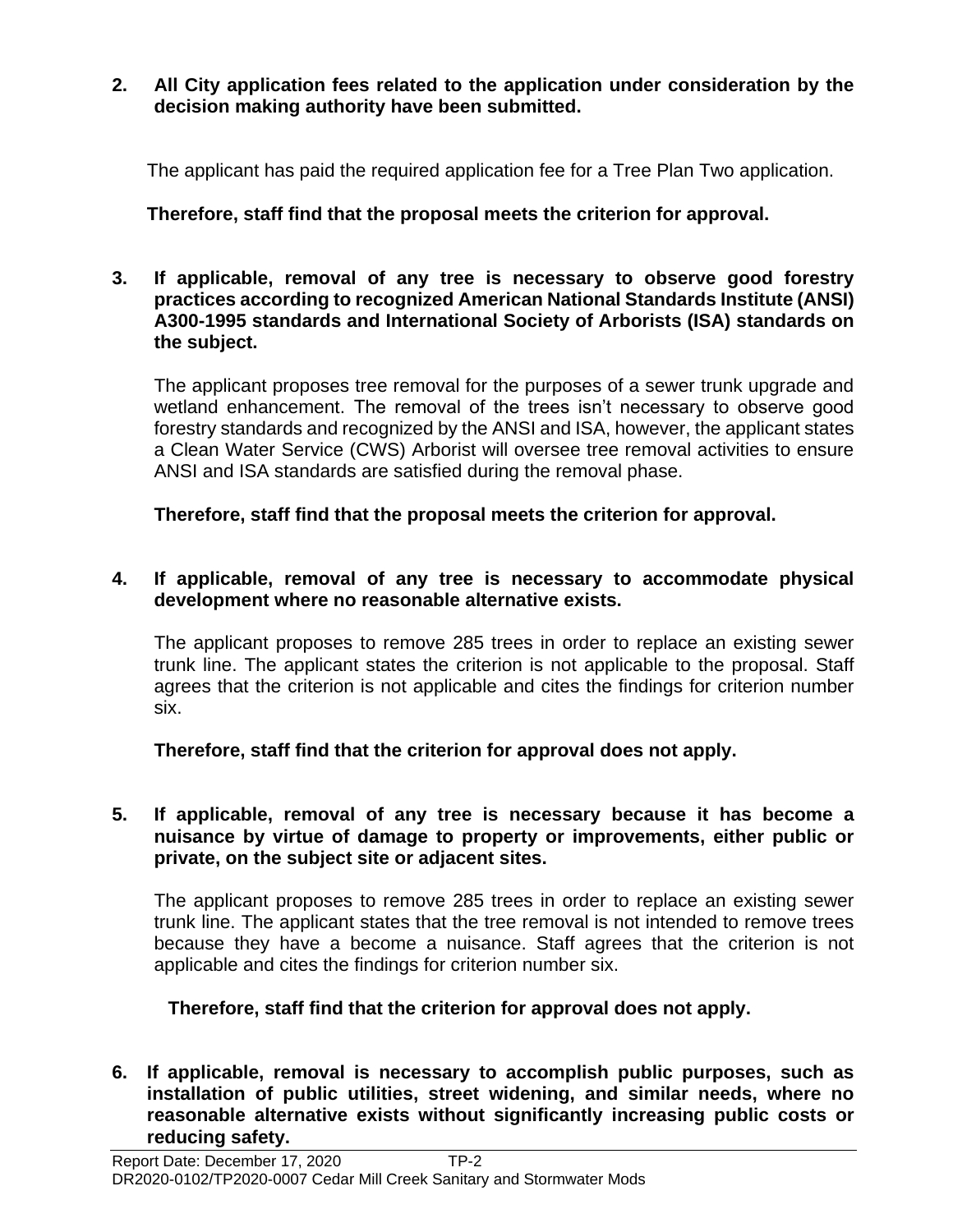The applicant states the removal of 285 trees within the significant grove and SNRA is necessary to accomplish public purposes. The proposed installation of the 48-inch sewer trunk line is required because modeling of the current trunk line indicates it may be capacity deficient by 2025. By installing the new trunk line, the upstream (north of Jenkins Road) portion of the trunk will continue to function as designed, even during storm events, and delay the need for improvements north of Jenkins in the near future.

Public comment was received voicing concern about the projects impact to the diverse fauna which inhabit the nature park, how the applicant proposes to minimize those impacts and if there has been consultation with the Oregon Department of Fish and Wildlife.

The applicant states many designs of the sewer trunk location were analyzed to ensure minimal impact on the riparian habitat. When finalizing the location of the proposed sewer trunk line the applicant conducted public outreach, site assessment identifying high value and degraded resources, and construction phasing to minimize work during winter months. Ultimately, the proposed alignment following the existing trunk line was proposed as it reduces the impact/removal of old growth trees, is concentrated to areas overrun with invasive species and degraded habitat to allow for riparian habitat enhancement activities and minimizes disruptions to the operations of the THPRD Nature Park. Staff proposes a condition that the applicant acquire any permits as needed from the Oregon Division of State Land and United States Army Corps of Engineers for work within the wetland.

**Therefore, staff find by meeting the Conditions of Approval, the proposal meets the criterion for approval.**

**7. If applicable, removal of any tree is necessary to enhance the health of the tree, grove, SNRA, or adjacent trees, or to eliminate conflicts with structures or vehicles.**

The applicant proposes to remove 285 trees in order to replace an existing sewer trunk and enhance the adjacent wetland areas. The applicant states that the tree removal is not intended to eliminate conflicts with structures or vehicles. While there is enhancement of the riparian area within the SNRA and Tree Grove as a result of the project, the primary reason for the tree removal is to install the new sewer trunk line. Therefore, staff agrees that the criterion is not applicable and cites the findings for criterion number six.

**Therefore, staff find that the criterion for approval does not apply.**

**8. If applicable, removal of a tree(s) within a SNRA or Significant Grove will not result in a reversal of the original determination that the SNRA or Significant Grove is significant based on criteria used in making the original significance determination.**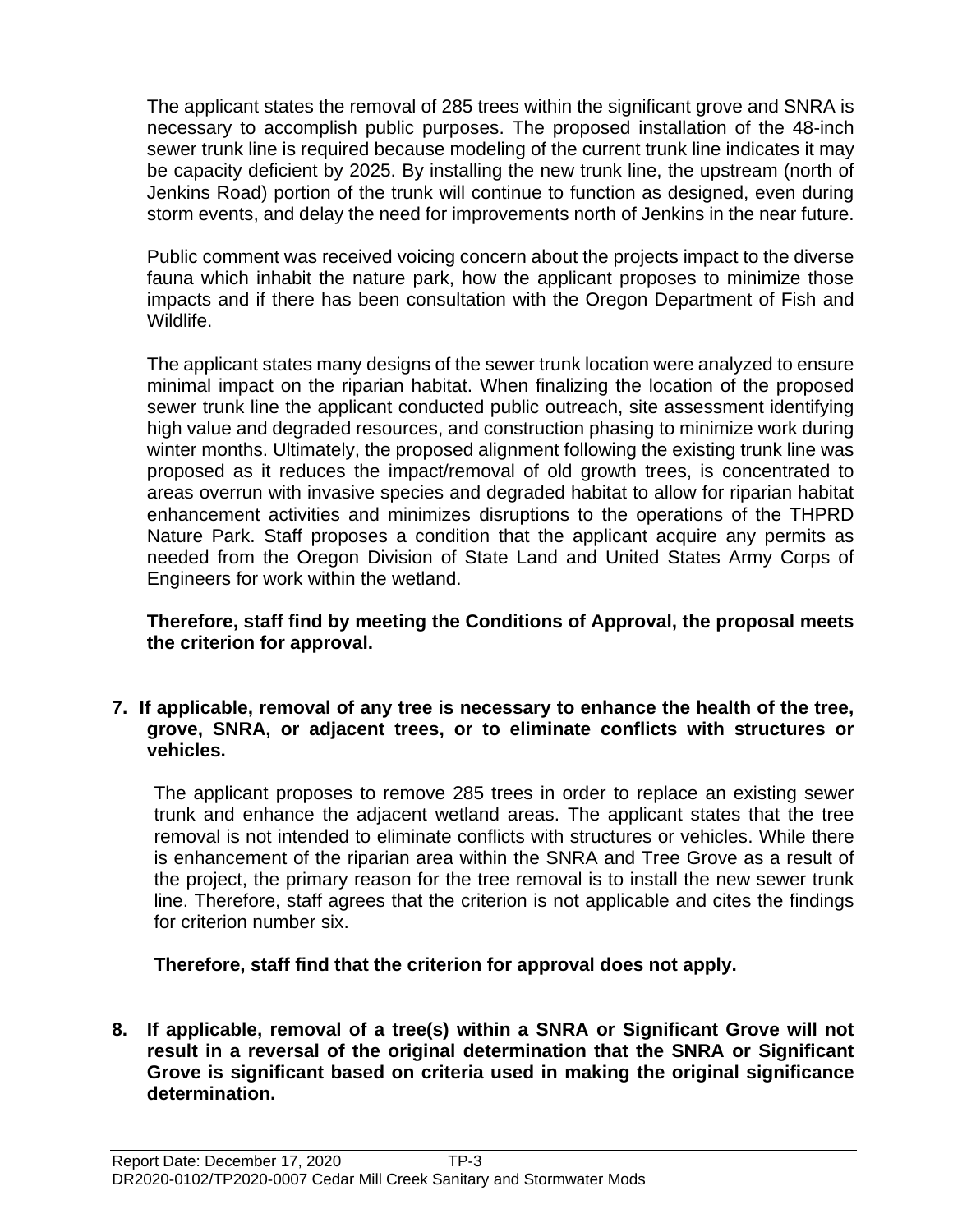The applicant states that proposed tree removal plan will not reverse the designation of SNRA1, SNRA2, or G38 as identified in Volume III Habitat Benefit Areas Map of the Beaverton Comprehensive Plan. The tree removal for the proposed trunk line roughly follows the proposed path of the existing trunk line, which was installed in 1975. By proposing this alignment, impacts on the most sensitive areas of the SNRA will be avoided, as well as removal of old growth trees. While the applicant hasn't met the fifty percent threshold of tree removal tree removal on site to require a tree mitigation plan, the applicant proposes to replace all the trees planned for removal, extricate additional invasive species in the project area and replant the riparian habitat with species endemic to the Cedar Mill Creek stream channel.

**Therefore, staff find that the proposal meets the criterion for approval.**

#### **9. If applicable, removal of a tree(s) within a SNRA or Significant Grove will not result in the remaining trees posing a safety hazard due to the effects of wind throw.**

The applicant states the project area is in a lowland valley with minimal wind throw affects. The applicant's arborist and City of Beaverton Arborist agree that the remaining trees in the grove and SNRA will not pose a safety hazard because of windthrow. Additionally, the applicant states the projects arborist will be on-site to approve and monitor Best Management Practices when project work may encroach upon root zones of trees that haven't been removed.

**Therefore, staff find that the proposal meets the criterion for approval.**

# **10. The proposal is consistent with all applicable provisions of Section 60.60. (Trees and Vegetation) and Section 60.67. (Significant Natural Resources).**

Staff cites the Code Conformance Analysis chart at the end of this section, which evaluates the project as it relates to applicable code requirements of Sections 60.60 through 60.67, as applicable to the aforementioned criterion. As conditioned the proposal will meet the applicable requirements in Chapter 60.

#### **Therefore, staff find by meeting the Conditions of Approval, the proposal meets the criterion for approval.**

**11. Grading and contouring of the site is designed to accommodate the proposed use and to mitigate adverse effects on neighboring properties, public right-ofway, surface drainage, water storage facilities, and the public storm drainage system.**

The applicant states grading and contouring of the project area will be temporary during installation of the new sewer trunk line. When a portion of the trunk line is installed, contours will be restored to pre-existing conditions. Minimal grading and contouring changes are proposed within the project area to aid in habitat mitigation and wetland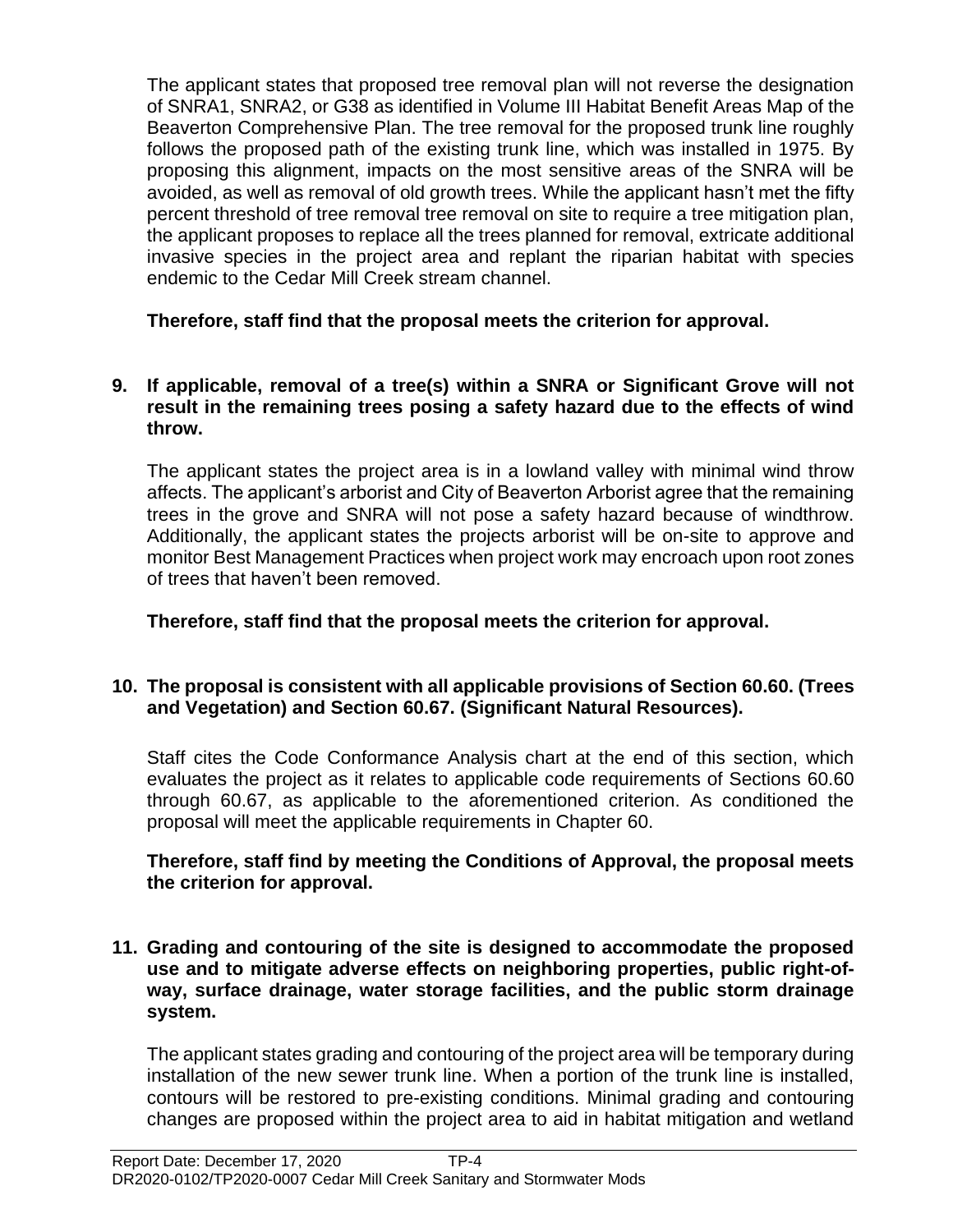enhancement. Standard conditions have been incorporated into the proposal to ensure impacts associated with ground disturbance are reviewed with the Site Development Permit.

**Therefore, staff find that the proposal meets the criterion for approval.**

## **12. The proposal contains all applicable application submittal requirements as specified in Section 50.25.1. of the Development Code.**

The submitted tree plan proposal contained all applicable submittal requirements necessary to be deemed complete.

**Therefore, staff find that the proposal meets the criterion for approval.**

#### **13. Applications and documents related to the request, which will require further City approval, shall be submitted to the City in the proper sequence.**

A Design Review Two application has been submitted by the applicant which shall be processed concurrently with the Tree Plan Two application. The applicant states any additional documents or applications required by the City will be submitted when requested.

## **Therefore, staff find that the proposal meets the criterion for approval.**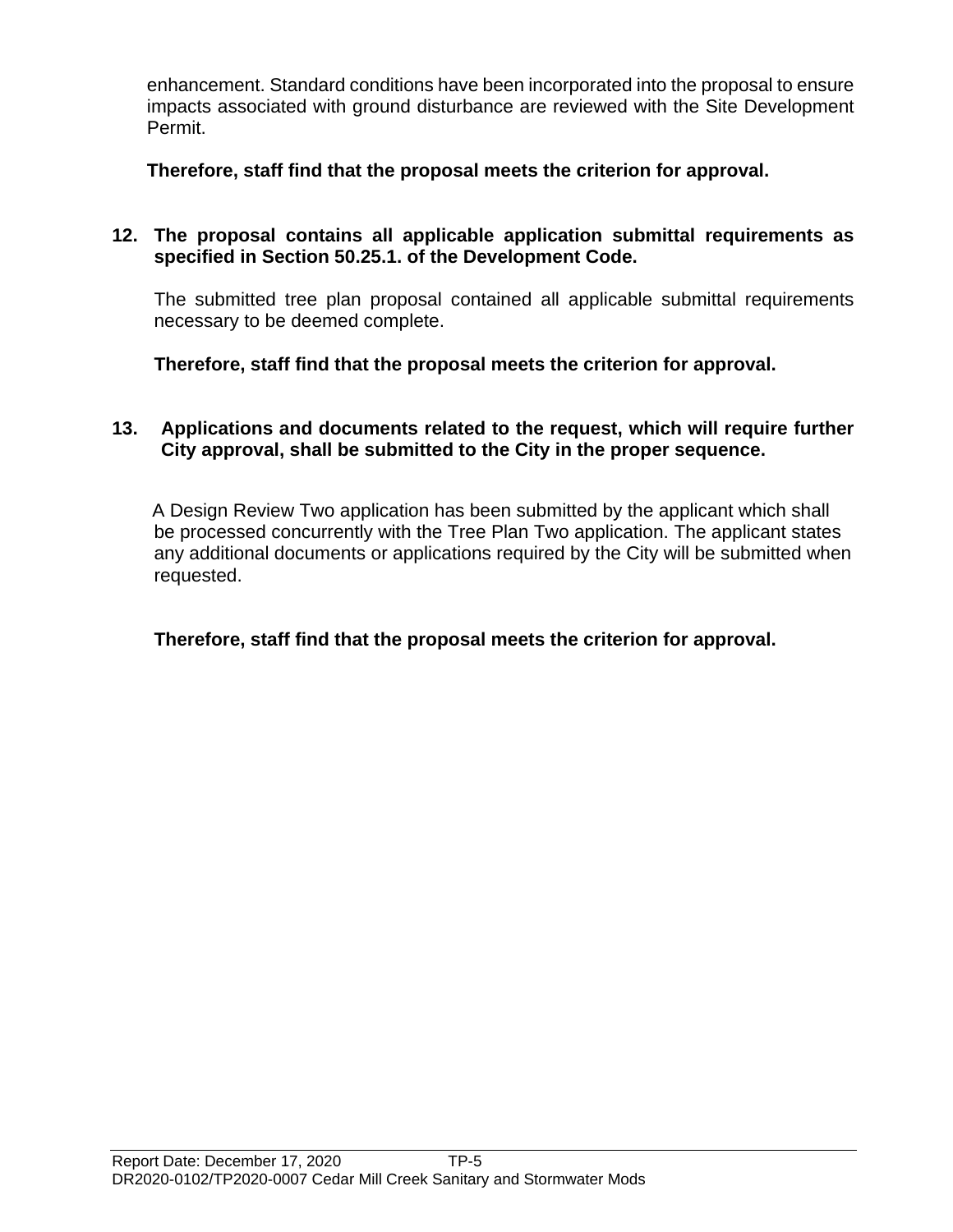# **Chapter 60 Trees and Vegetation & Significant Natural Resources Standards Code Conformance Analysis**

| <b>CODE</b><br><b>SECTION</b> | <b>CODE REQUIREMENT</b>                                                                                                | <b>PROJECT PROPOSAL</b>                                                                                                                                                                                                                                                                                                                                                                                                                                                                                                                                           | <b>MEET</b><br><b>STANDARD</b>                       |
|-------------------------------|------------------------------------------------------------------------------------------------------------------------|-------------------------------------------------------------------------------------------------------------------------------------------------------------------------------------------------------------------------------------------------------------------------------------------------------------------------------------------------------------------------------------------------------------------------------------------------------------------------------------------------------------------------------------------------------------------|------------------------------------------------------|
|                               |                                                                                                                        | 60.60.15 Pruning, Removal, and Preservation Standards                                                                                                                                                                                                                                                                                                                                                                                                                                                                                                             |                                                      |
| 60.60.15.1.A-B                | Pruning standards for<br>Protected and<br>Landscape Trees.                                                             | No pruning of a Protected Tree is<br>proposed for this project.                                                                                                                                                                                                                                                                                                                                                                                                                                                                                                   | N/A                                                  |
| 60.60.15.2.                   | Removal and<br><b>Preservation Standards</b><br>for Protected Trees                                                    | The applicant is proposing to remove<br>285 trees within a Significant Grove<br>and Significant Natural Resource<br>Area, no mitigation is required since<br>less than 50% of the trees within the<br>SNRA and Significant Grove are to<br>be removed. However, protection<br>measures have been conditioned<br>with this proposal to ensure trees not<br>proposed for removal within the<br>SNRA and G38 are protected during<br>development activities.                                                                                                         | Yes, with<br><b>Conditions of</b><br>Approval        |
|                               |                                                                                                                        | 60.60.20 Tree Protection Standards During Development                                                                                                                                                                                                                                                                                                                                                                                                                                                                                                             |                                                      |
| 60.60.20.1.A-B                | Trees shall be protected<br>during construction and<br>activity within the<br>protected root zone shall<br>be limited. | The applicant has submitted a tree<br>protection plan created by a certified<br>arborist. Activity within the protected<br>root zone shall not be permitted<br>without additional approval.                                                                                                                                                                                                                                                                                                                                                                       | Yes, with<br><b>Conditions of</b><br><b>Approval</b> |
|                               |                                                                                                                        | 60.60.25 Mitigation Requirements                                                                                                                                                                                                                                                                                                                                                                                                                                                                                                                                  |                                                      |
| 60.60.25.                     | <b>Mitigation Standards</b>                                                                                            | The removal of 285 trees from the<br>significant grove and SNRA doesn't<br>require a tree mitigation plan, as<br>the total DBH of the proposed trees<br>for removal is less than 50% of the<br>total trees on site (60.60.25.2.B.).<br>However, the applicant's plans and<br>narrative propose to replant all<br>trees that are removed for the<br>installation of the sewer trunk line,<br>along with additional wetland<br>habitat restoration. Because these<br>trees aren't required to be planted a<br>mitigation tract is not proposed for<br>this project. | N/A                                                  |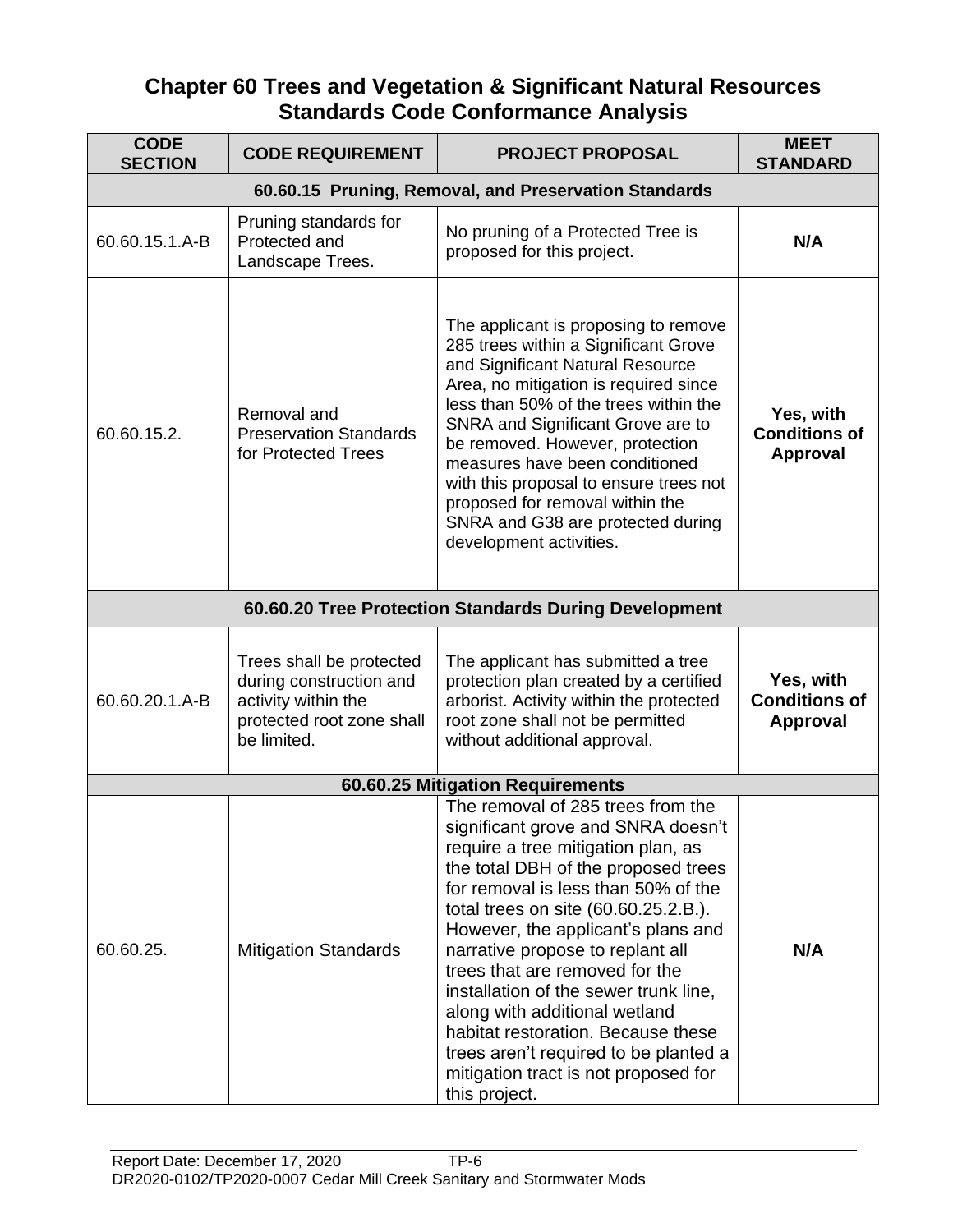## **Recommendation**

Based on the facts and findings presented, staff recommend **APPROVAL** of **TP2020- 0007 (Cedar Mill Creek Sanitary and Stormwater Mods),** subject to the conditions below (Attachment D).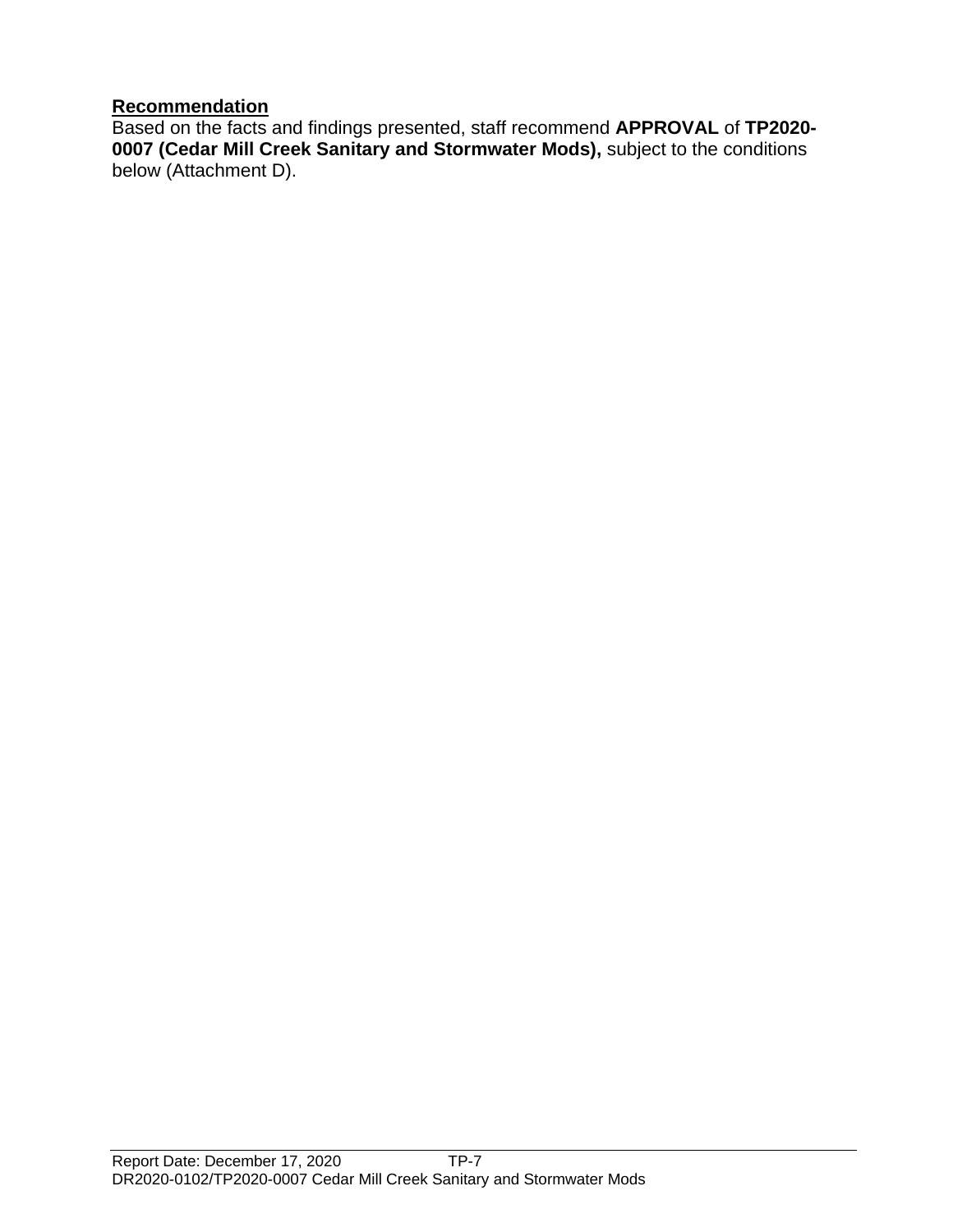#### **CONDITIONS OF APPROVAL Cedar Mill Creek Sanitary and Stormwater Mods**

#### **DR2020-0102**

- 1. In accordance with Section 50.90.1 of the Development Code, a Tree Plan Two and Design Review Two approval shall expire after two years from the date of approval unless prior to that time a construction permit has been issued and substantial construction pursuant thereto has taken place, or an application for extension is filed pursuant to Section 50.93, or that authorized development has otherwise commenced in accordance with Section 50.90.3.B. (Planning Division/BC)
- 2. All activity shall be carried out in accordance with the site plan on file at City Hall, as approved by the Director. (Planning Division/BC)
- 3. Applicant shall Obtain Tree Plan Two approval for the proposal as identified in the project plans. (Planning / BDC)

#### **A. Prior to issuance of the site development permit, the applicant shall:**

- 4. Submit the required plans, application form, fee, and other items needed for a complete site development permit application per the applicable review checklist. (Site Development Div. / TDM)
- 5. Contract with a professional engineer to design and monitor the construction for any work governed by Beaverton Municipal Code 9.05.020, current standards in place per the City Engineering Design Manual and Standard Drawings, Beaverton Development Code (Ordinance 2050, 4010 +rev.), the current standards in place per the Clean Water Services District, Design and Construction Standards, and the City Standard Agreement to Construct and Retain Design Professionals in Oregon. (Site Development Div. / TDM)
- 6. Submit a completed and executed City Standard Agreement to Construct Improvements and Retain Design Professional(s) Registered in Oregon. After the site development permit is issued, the City Engineer and the Planning Director must approve all revisions utilizing the process set out in the Beaverton Development Code, and the City Engineering Design Manual; however, any required land use action shall be final prior to City staff approval of the engineering plan revision and work commencing as revised. (Site Development Div. / TDM)
- 7. Have the applicant for the subject property guarantee all public improvements, site grading, storm water management facilities, private streets, and common driveway paving by submittal of a City-approved security. The security approval by the City consists of a review by the City Attorney for form and the City Engineer for amount, equivalent to 100 percent or more of estimated construction costs. (Site Development Div. / TDM)
- 8. Submit to the City a copy of issued permits or other approvals needed from Washington County for work within, and/or construction access to the County right of way. (Site Development Div. / TDM)
- 9. Submit a geotechnical and geo-environmental report with the site development permit application for review and approval by the City Engineer. It shall be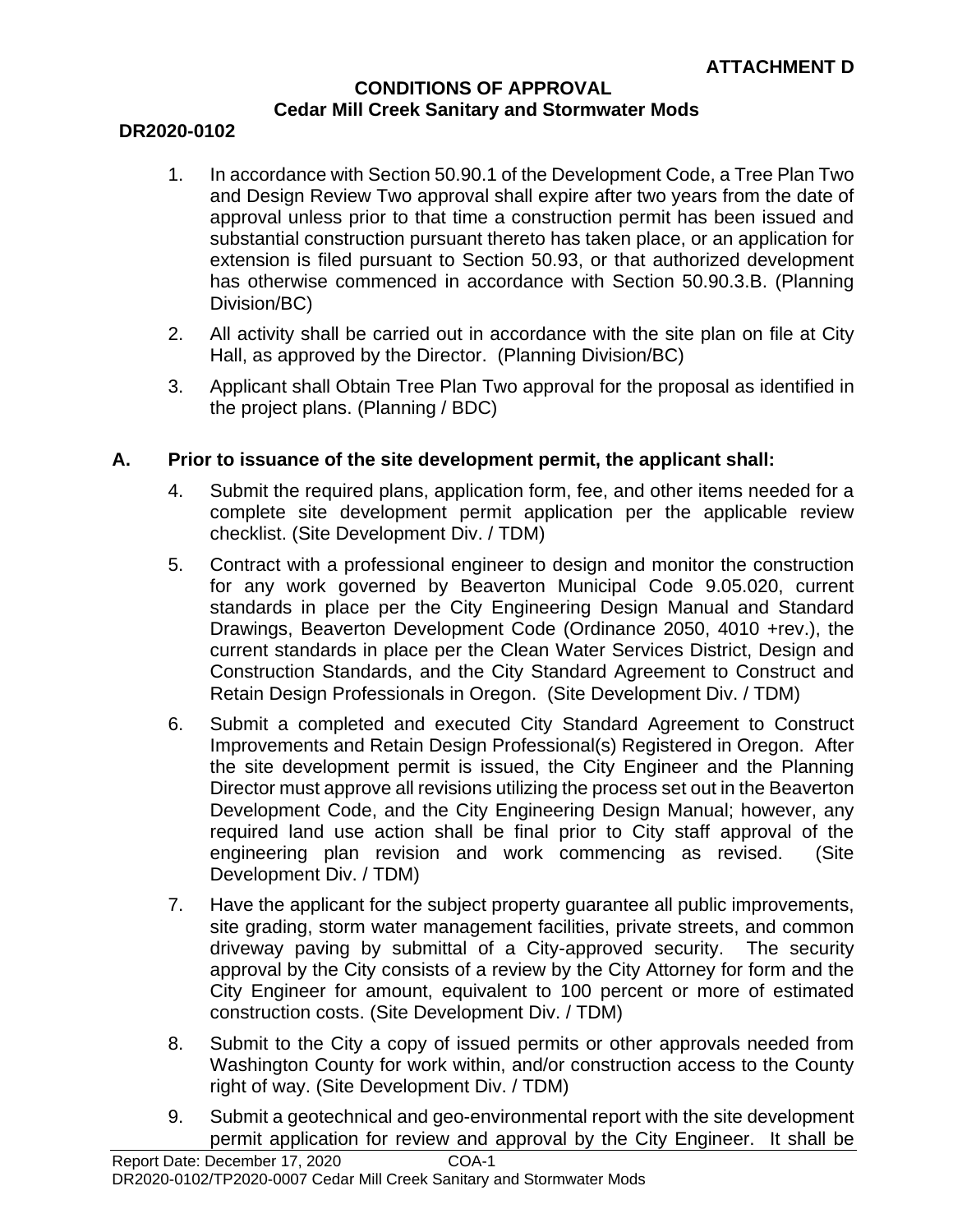prepared by a professional engineer or registered geologist to the specifications of the City Engineer and rules of the Oregon Department of Environmental Quality (DEQ). (Site Development Div. / TDM)

- 10. Submit a copy of issued permits or other approvals as needed from the State of Oregon Division of State Lands and the United States Army Corps of Engineers for work within or affecting a jurisdictional wetland. (Site Development Div. / TDM)
- 11. Submit a copy of issued permits or other approvals needed from the Clean Water Services (CWS) District for storm system connections and concurrence from the District per their IGA with Washington County for Cedar Mill Creek/North Johnson Creek corridor restoration and enhancement; as part of City plan review process. Any construction affecting CWS owned and maintained sanitary-sewer main (21 inches in diameter or larger) will require a separate permit. (Site Development Div. / TDM)
- 12. Submit a completed 1200-C Permit (DEQ/CWS/City Erosion Control Joint Permit) application to the City. The applicant shall use the standard plan format per requirements for sites 5 acres or larger adopted by DEQ and Clean Water Services. (Site Development Div. / TDM)
- 13. Provide construction plans and a drainage report demonstrating compliance with City surface water management requirements per City 2019 Engineering Design Manual, Resolution 4542, Section 530; and with CWS Resolution and Order 2019-22 for quantity control for conveyance capacity, hydromodification and quality treatment; and as approved by the District per their IGA with Washington County for Cedar Mill Creek/North Johnson Creek corridor restoration and enhancement. Fee-in-lieu can be requested if development meets criteria set forth in City EDM Sections 190, table 530.1, and 530.1.A.4 and CWS Design & Construction Standards Section 4.03.7.a and 4.04.2.a. (Site Development Div. / TDM)
- 14. Provide a drainage analysis of the subject site prepared by a professional engineer meeting the standards set by the City Engineer. The analysis shall identify all contributing drainage areas and plumbing systems on and adjacent to the site with the site development permit application. The analysis shall also delineate all areas on the site that are inundated during a 100-year storm event, including the safe overflow conveyance from proposed constructed stormwater management facilities. In addition, the analysis shall delineate any mapped FEMA floodplains and flood ways. The site plans shall clearly show the 100 year flood limits on each plan that contains elevation information. (Site Development Div. / TDM)
- 15. Provide an engineering analysis of the grading and construction work proposed within the 100-year floodplain as necessary to allow for a public notice to be published in a local newspaper by the City Engineer for the proposed floodplain modifications. The applicant's engineer shall certify in writing that the project as designed will meet the requirements of City Code, including a no rise analysis; and Clean Water Services Design & Construction standards as they refer to the 100-year floodplain, prior to this notice being sent. The public notice and a 10-day appeal period shall occur after final approval of the site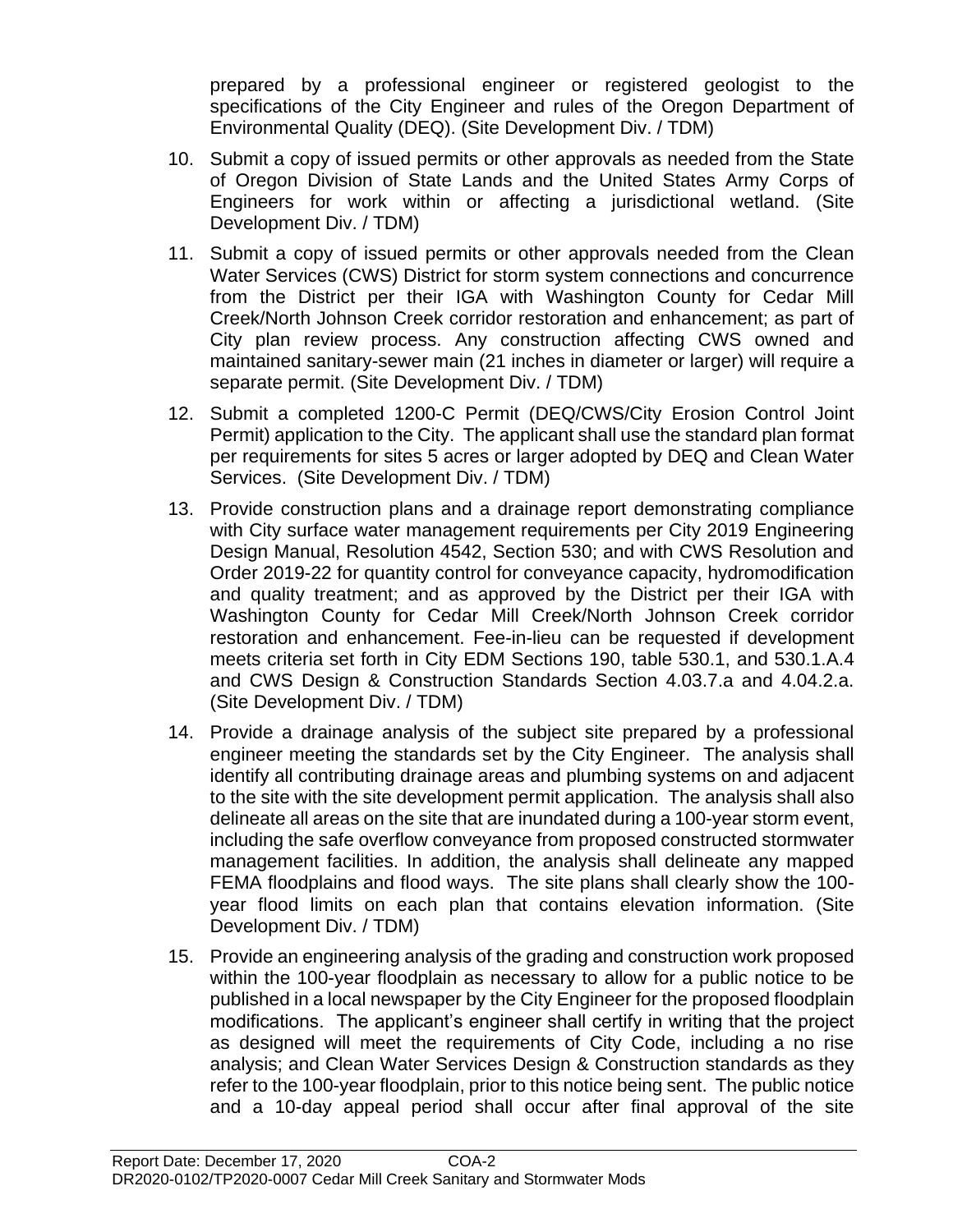development permit plans by the City Engineer and Planning Director. (Site Development Div./JY)

- 16. All site sewer (storm and sanitary) plumbing that serves more than one lot, or crosses onto another lot, shall be considered a public system and shall be constructed to the requirements of the City Engineer. Sheet flow of surface water from one lot's paved area to another lot's paved area shall not be considered a direct plumbing service. (Site Development Div. / TDM)
- 17. Pay any required storm water system development charges (storm water quality, quantity, hydromodification and overall system conveyance) for the new impervious area proposed. (Site Development Div. / TDM)
- 18. Submit an owner-executed, notarized, City/CWS standard private stormwater facilities maintenance agreement, with maintenance plan and all standard exhibits, ready for recording with Washington County Records. (Site Development Div. / TDM)
- 19. Submit to the City a Stormwater Management Worksheet for the proposed project's net new impervious area proposed for any common areas and private streets prepared by the applicant's engineer, architect, or surveyor. The certification shall consist of an analysis and calculations determining the square footage of all impervious surfaces as a total for the common areas and private streets. In addition, specific types of impervious area totals, in square feet, shall be given for parking areas and driveways, sidewalk and pedestrian areas, and any gravel surfaces. Calculations shall also indicate the square footage of pre-existing impervious surface, the new impervious surface area created, and total final impervious surface area on the entire site and individual lots/tracts. (Site Development Div. / TDM)
- 20. Provide plans for the placement of underground utility lines along street frontages and within the site. If existing utility poles along existing street frontages must be moved to accommodate the proposed improvements, the affected lines must be either undergrounded or a fee in lieu of undergrounding paid per Section 60.65 of the Development Code. (Site Development Div. / TDM)
- 21. Submit to the City a copy an approval letter from Trimet and BPA for the improvements being proposed. (Site Development Div. / TDM)
- 22. Submit vegetated corridor mitigation planting plan to meet the requirements listed in the CWS's Service Provider Letter (File No. 19-000968). (Site Development Div. / TDM)
- 23. Submit to the City a copy of issued permits or other approvals needed from the Oregon Department of Transportation Rail Division for work within 500 feet of the rail crossing area. (Site Development Div. / TDM)
- 24. Submit any required off-site easements, executed and ready for recording, to the City after approval by the City Engineer for legal description of the area encumbered and City Attorney as to form. (Site Development Div. / TDM)
- 25. Submit revised site plans demonstrating that the relocated boardwalks are a minimum of 10-feet wide per Engineering Design Manual Standard Drawing 700. (BDC 40.03.1.D and F, BDC 60.55.10.1, and EDM Section 320) or submit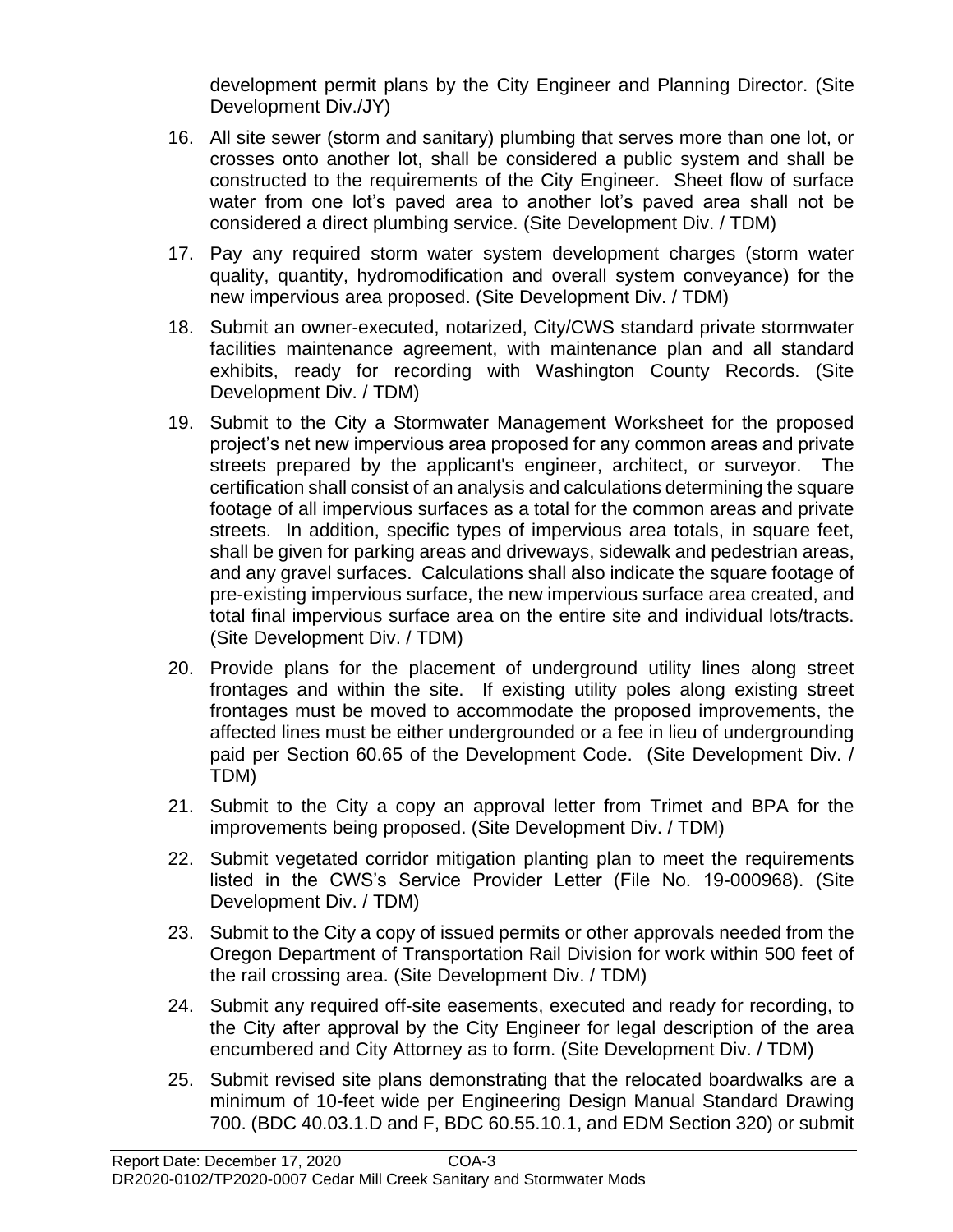a design exception with the City Engineer requesting a reduction in the size of the boardwalk width. The clearance area shall be a minimum of five feet for boardwalks connecting to a soft-surface trail or eight feet connecting to a paved trail. (Transportation / KM)l

# **B. Prior to building permit issuance, the applicant shall:**

- 26. Submit a complete site development permit application and obtain the issuance of site development permit from the Site Development Division. (Site Development Div. / TDM)
- 27. Make provisions for installation of all mandated erosion control measures to achieve City inspector approval at least 24 hours prior to call for foundation footing form inspection from the Building Division. (Site Development Div. / TDM)

# **C. Prior to final inspection, the applicant shall:**

- 28. Have the landscaping completely installed or provide for erosion control measures around any disturbed or exposed areas per Clean Water Services standards. (Site Development Div. / TDM)
- 29. Have substantially completed the site development improvements as determined by the City Engineer. (Site Development Div. / TDM)
- 30. Have placed underground all affected, applicable existing overhead utilities and any new utility service lines within the project and along any existing street frontage as determined at permit issuance. (Site Development Div. / TDM)
- 31. Install or replace, to City specifications, all sidewalks which are missing, damaged, deteriorated, or removed by construction. (Site Development Div. / TDM)

## **D. Prior to release of performance security, the applicant shall:**

- 32. Have completed the site development improvements as determined by the City Engineer and met all outstanding conditions of approval as determined by the City Engineer and Planning Director. Additionally, the applicant and professional(s) of record shall have met all obligations under the City Standard Agreement to Construct Improvements and Retain Design Professional Registered in Oregon, as determined by the City Engineer. (Site Development Div. / TDM)
- 33. Submit any required on-site easements not already recorded by document executed and ready for recording, to the City after approval by the City Engineer for area encumbered and City Attorney as to form. The applicant's engineer or surveyor shall verify all pre-existing and proposed easements are of sufficient width to meet City standards. (Site Development Div. / TDM)
- 34. Provide an additional performance security for 100 percent of the cost of plants, planting materials, and any maintenance labor (including irrigation) necessary to achieve establishment of the vegetation as shown on the approved plan within the storm water management facility, vegetated corridor, and the wetland mitigation areas, as determined by the City Engineer. If the plants are not well established (as determined by the City Engineer and City Public Works Director) within a period of two years from the date of substantial completion,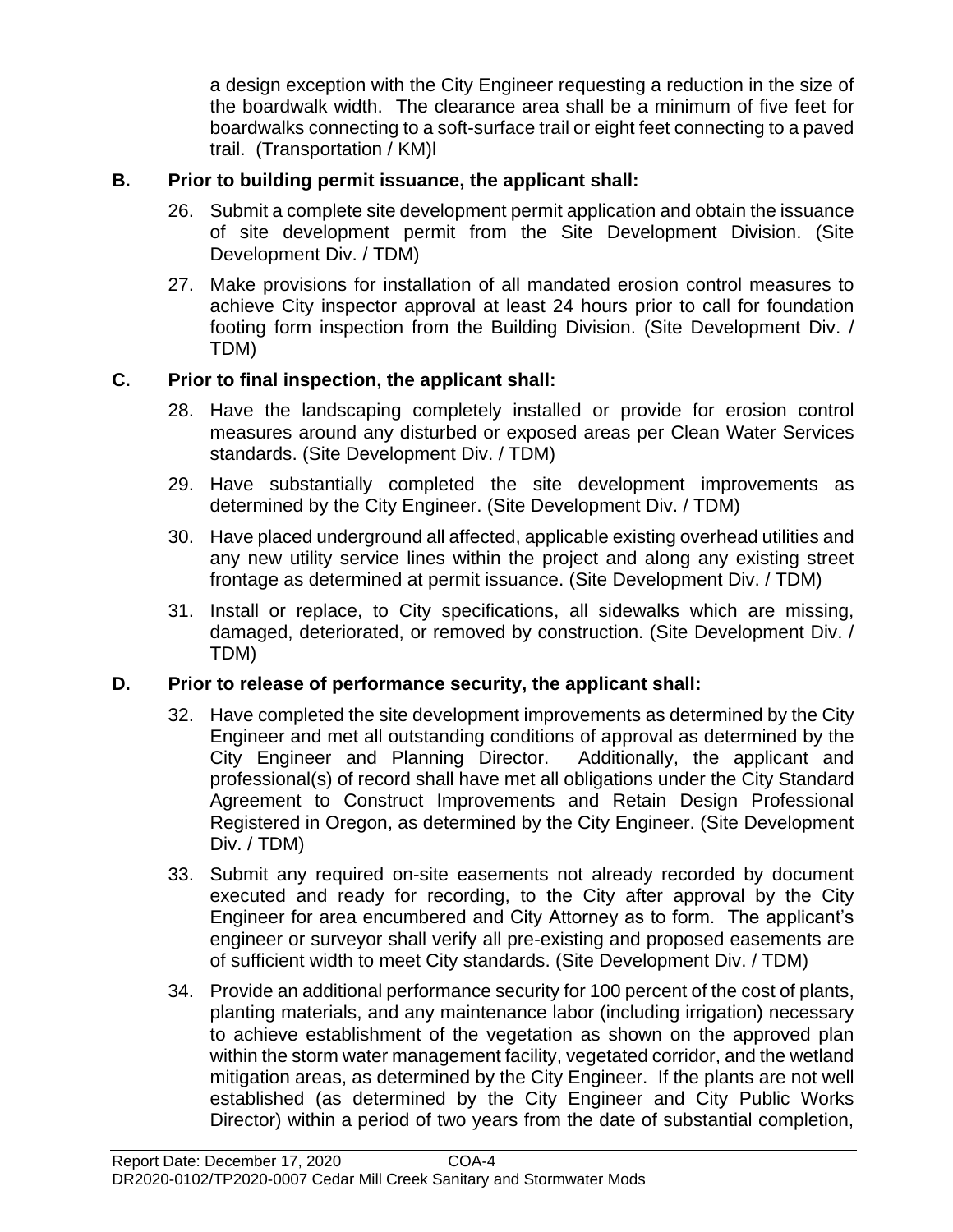a plan shall be submitted by the engineer of record and landscape architect (or wetland biologist) that documents any needed remediation. The remediation plan shall be completely implemented and deemed satisfactory by the City Public Works Director prior to release of the security. (Site Development Div. / TDM)

# **TP2020-0007**

- 1. In accordance with Section 50.90.1 of the Development Code, a Tree Plan Two and Design Review Two approval shall expire after two years from the date of approval unless prior to that time a construction permit has been issued and substantial construction pursuant thereto has taken place, or an application for extension is filed pursuant to Section 50.93, or that authorized development has otherwise commenced in accordance with Section 50.90.3.B. (Planning Division/BC)
- 2. All activity shall be carried out in accordance with the site plan on file at City Hall, as approved by the Director. (Planning Division/BDC)
- 3. Applicant shall obtain Design Review Two approval for the proposal as identified in the project plans. (Planning / BDC)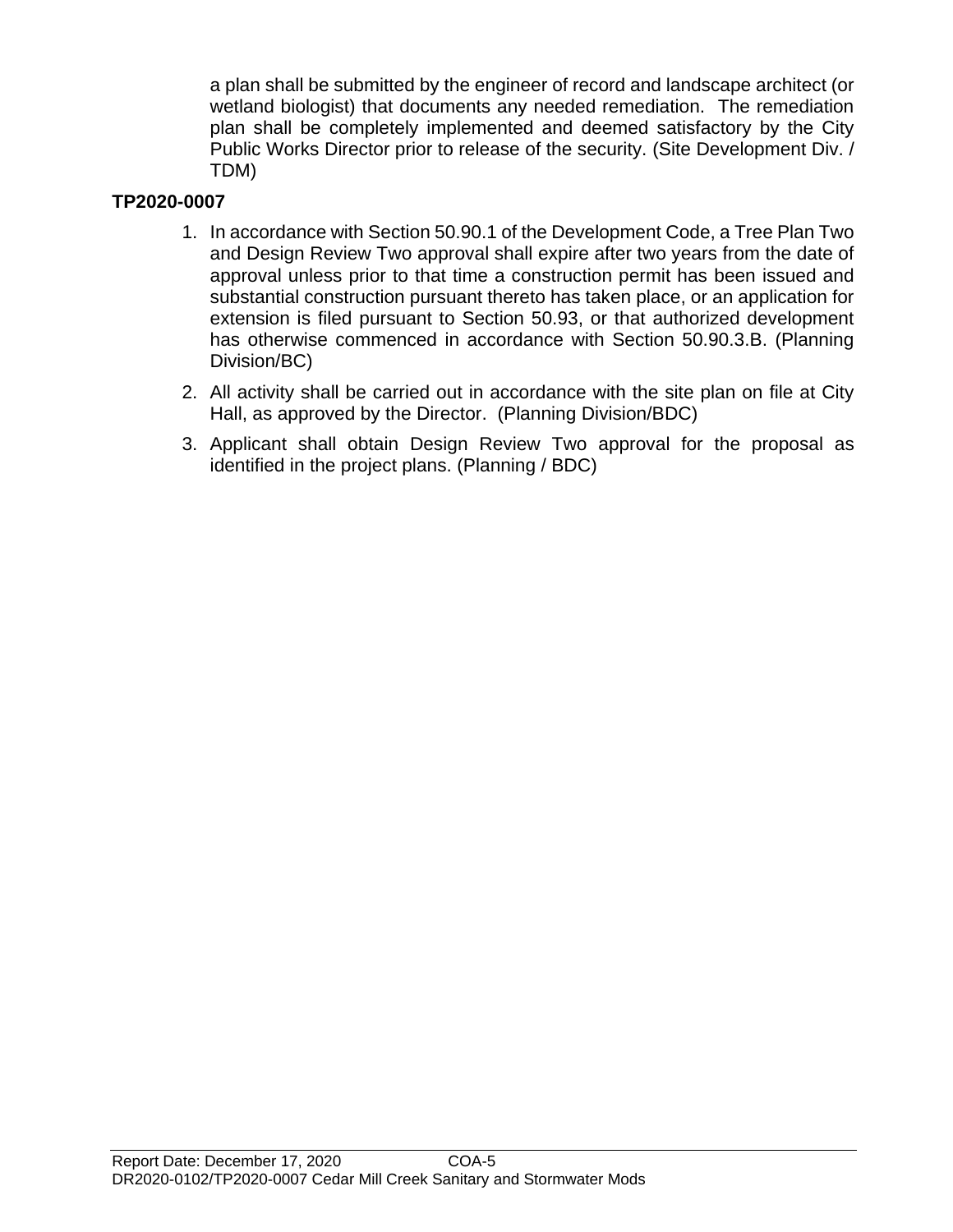# **Exhibit 2.1**

| From:    | JCS <jcschuster@gmail.com></jcschuster@gmail.com>                 |
|----------|-------------------------------------------------------------------|
| Sent:    | Sunday, November 22, 2020 3:04 PM                                 |
| To:      | <b>Brett Cannon</b>                                               |
| Subject: | Comments on TP2020-0007/DR2020-0102-Cedar Mill Creek Sanitary and |
|          | <b>Stormwater Mods</b>                                            |

# Dear Mr. Cannon,

I am writing to voice my concern about Clean Water Services' proposal to remove up to 285 trees from an area that includes the Tualatin Hills Nature Park. I live directly adjacent to this area and frequently see federally and stateprotected bird species, including bald eagles, osprey, Barred Owls, and other raptors, along with Great Blue Herons, Belted Kingfishers, a variety of ducks and songbirds, to name but just a few, that breed, live and hunt in this area. I do not see any discussion in the Type 2 Notice of Development Proposal about the measures that have been taken to ensure that these animals will not be negatively impacted by this project. Have all required permits been acquired? Has Oregon Department of Fish and Wildlife been consulted?

The animals are already squeezed out of their habitat and this nature reserve provides them with much-needed space to feed, breed, and live. I ask that this not be disturbed unnecessarily and not without ensuring that they are protected to the greatest extent possible.

Thank you for your time,

Jeanette Schuster 3615 SW Innovation Ct.